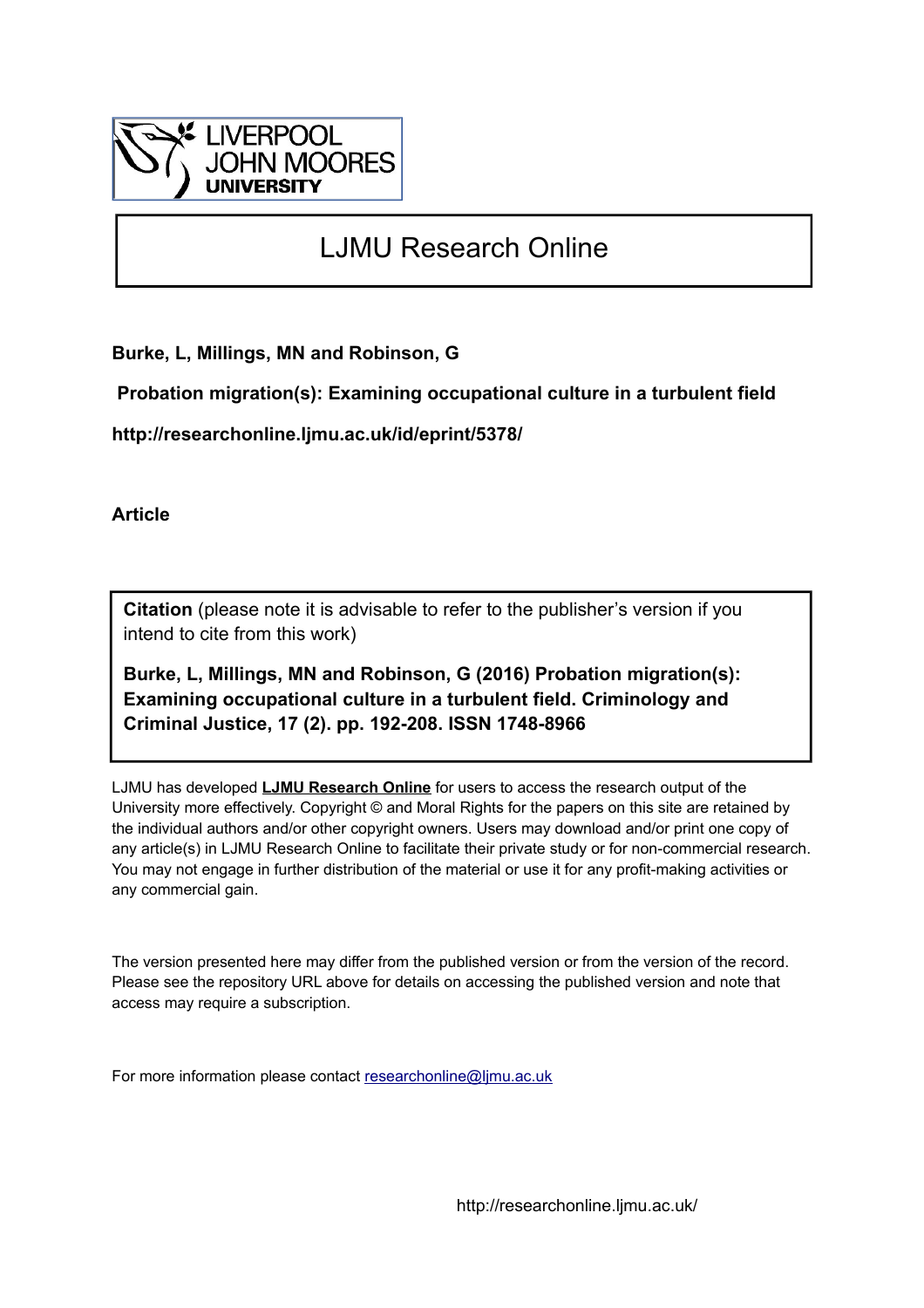## **Probation migration(s): Examining occupational culture in a turbulent field**

# **Lol Burke**

Liverpool John Moores University

## **Matthew Millings**

Liverpool John Moores University

## **Gwen Robinson**

University of Sheffield

## **Abstract**

In June 2014 approx.  $54\%$ <sup>1</sup> of the total probation service workforce in England and Wales were transferred to the newly created Community Rehabilitation Companies (CRCs) as part of the government's plans to establish a market for offender management services (NAO 2014). This marked the beginning of one of the largest and most significant migrations of criminal justice staff from the public to the private sector in England and Wales. This article presents findings from an ethnographic study of the formation of one of these CRCs through to the period immediately following the transfer into private ownership. The authors discuss the key features of this migration which are identified as '*splitting and fracturing', 'adapting and forming'* and *'exiting or accommodation'*. It is contended that this development not only has significant implications for the future of probation services but also provides a unique example of the impact on an occupational culture of migration from the public to the private sector.

# **Keywords**

<sup>&</sup>lt;sup>1</sup> This was somewhat less than the 70% envisaged by the Government (Ministry of Justice 2013a)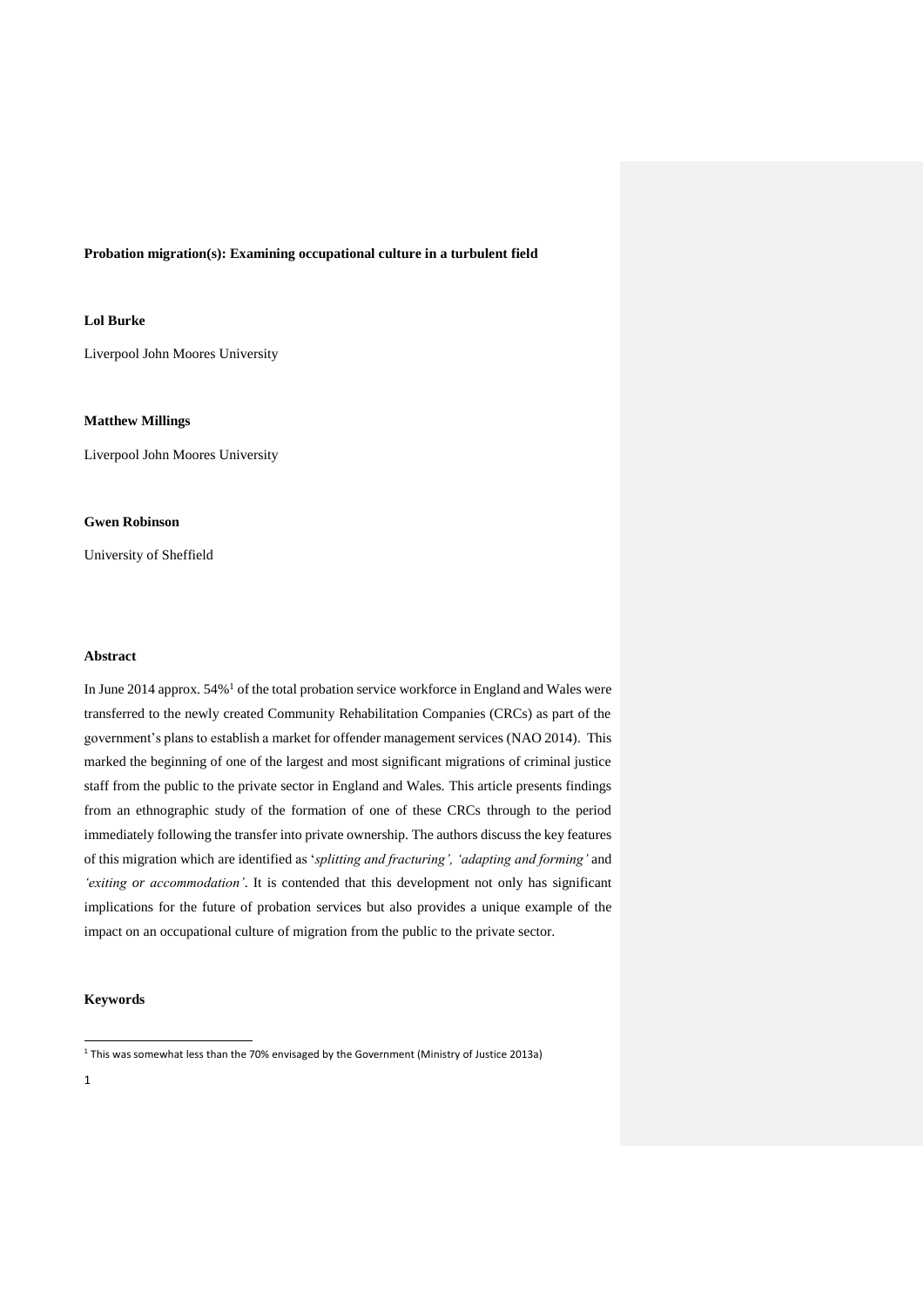Diaspora, Migration, Occupational cultures, Probation, Privatisation, Transforming Rehabilitation

## **Introduction**

Probation has been at the sharp end of attempts by successive governments in England and Wales to apply a market approach in criminal justice involving a shift from public to private provision (Burke and Collett 2015). This has led to the break-up of what was formerly a unified public body<sup>2</sup> with high risk public protection work retained within the public sector (in a new National Probation Service) and the majority of probation work undertaken in 21 newly contracted and privately managed Community Rehabilitation Companies<sup>3</sup> (Ministry of Justice 2013a, 2013b). This can be viewed within a broader context whereby 'the ideologies of the market, entrepreneurship, consumerism, and individualism have "colonized" public sector cultures' (Waring 2015:6). This trend raises fundamental questions regarding the migration of public sector workers into the private sector in terms of 'how these cultural differences are reconciled, whether public values are substituted for those of private enterprise, and if new "hybrid" cultures are emerging' (Waring 2015:1). Whilst we do not assume that private sector involvement in criminal justice cannot produce positive outcomes, our contention is that the recent restructuring of the probation service brought about by the *Transforming Rehabilitation* (TR) reforms provides a particularly illuminating insight into these processes in two key respects. The first of these concerns how a private sector focus on profit maximisation through income generation and streamlined productivity might impact on an organisation that has traditionally been structured around notions of altruistic public service. Secondly, the splitting of probation staff between the NPS and the CRCs also provides a unique insight into the potential impact(s) on occupational identities of individuals who are now working in different sectors, but were once part of a unified public organisation.

Capitalising on a unique opportunity to observe this period of profound change in one case study area the research team were able to capture the experiences of 'migrating' workers from immediately prior to the dissolving of the existing public sector probation service (from

<sup>&</sup>lt;sup>2</sup> Prior to 1 June 2014 the public sector probation service was made up of 35 Probation Trusts.

<sup>&</sup>lt;sup>3</sup> Private sector led partnerships won 20 out of the 21 contract package areas with the exception of one area, for which the successful bid came from a partnership of public, private and charitable sector partners. Half of the contracts were awarded to just two preferred bidders – Interserve and Sodexo. Neither of these companies had an established record of delivering probation services.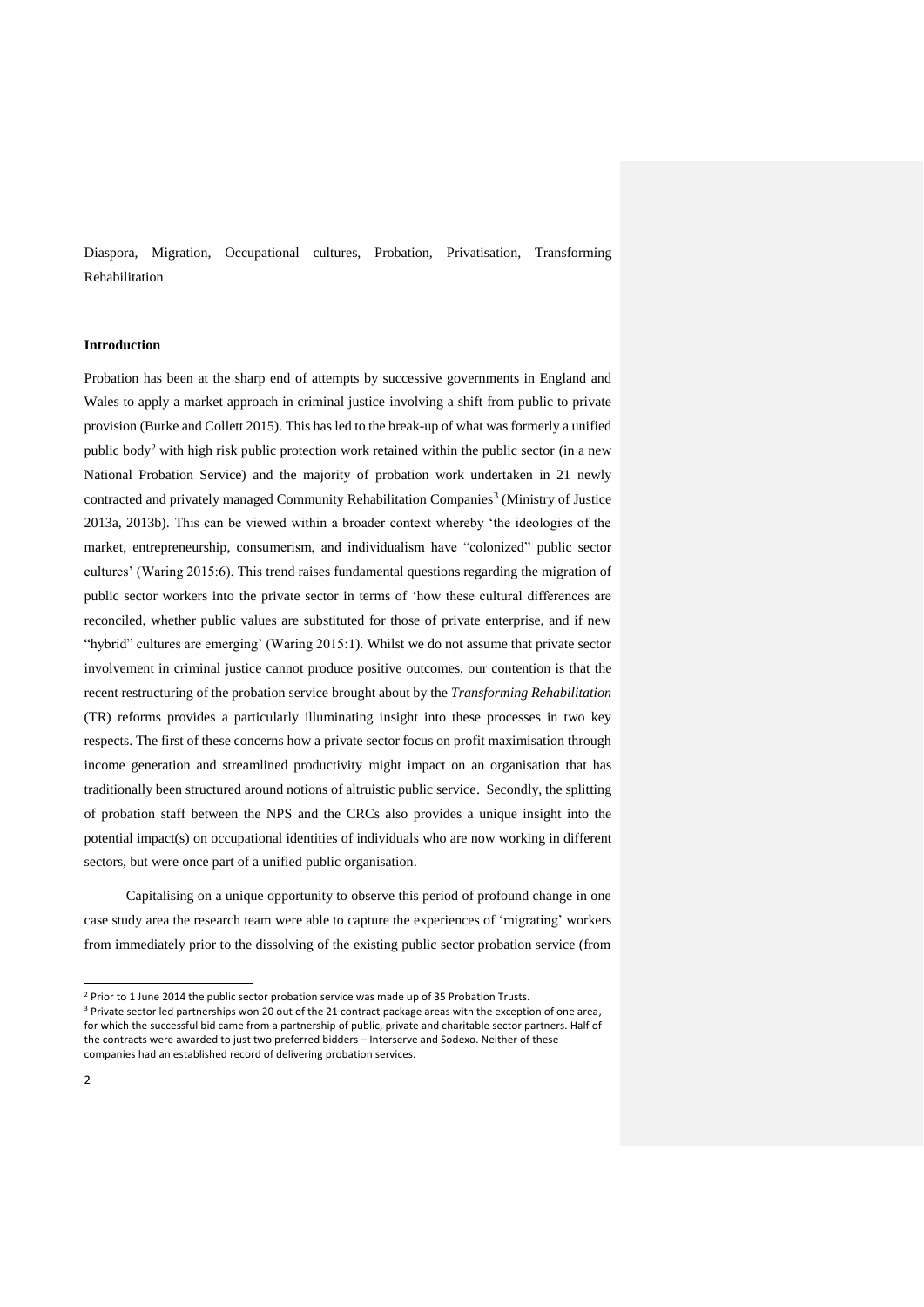March 2014) through to their operation within a private sector based Community Rehabilitation Company (in June 2015). The research team conducted semi-ethnographic fieldwork observing management meetings/decision-making processes throughout this time, routinely attending staff forums and team meetings during the fieldwork. The research team also conducted semi-structured interviews with staff from all levels of the organisation with participants divided into four categories: members of the Senior Management Team  $(n = 8)$ ; Middle Managers (n = 21); Probation Officers (n = 16); Probation Service Officers (n = 14) and other support and operational staff  $(n = 11)$ . Four 'sweeps' of research activity took place in April-June 2014; September-November 2014; December-January 2015 and then March-April 2015, to coincide with significant moments in the transformation process. A sub-sample of our interviewees were interviewed on multiple occasions throughout the transition. A total of 120 interviews were undertaken.

One of the key concerns of the research, and the focus of this article, was to explore this process of staff migration and in particular how those affected by it were able to internalise and make sense of external changes to the organisational 'field'<sup>4</sup> or establish new points of identification within the context of rapid organisational upheaval. We were also aware that the transfer of staff between sectors had the potential to bring into contact divergent and sometimes oppositional professional cultures. Bourdieu and Wacquant's (1992:17) use the analogy of a 'battlefield' to describe how social action is played out in the struggle to achieve ideological dominion over other agents in the 'field'.

#### **A probation diaspora?**

Waring (2015) draws on the concept of 'diaspora' to explain how cultures interact, adapt and blur through migration and resettlement. Diaspora refers to the dispersal or movement of a population from its original homeland. A defining feature of diaspora communities is that they are often characterized by a strong collective memory and commitment to their common heritage (see Brubaker 2005). Waring and Bishop (2011) identify three interconnected lines from which strong occupational identities emerge. The first relates to the sense of identity associated with formal occupational membership and role which is often related to distinct

<sup>4</sup> The term 'field' in this context is derived from the work of Bourdieu (1977) who defined it as any socialspatial arena in which actors manoeuvre and struggle in pursuit of desirable resources. He also used the term 'habitus' to describe the working culture and practices of individuals within the organisation.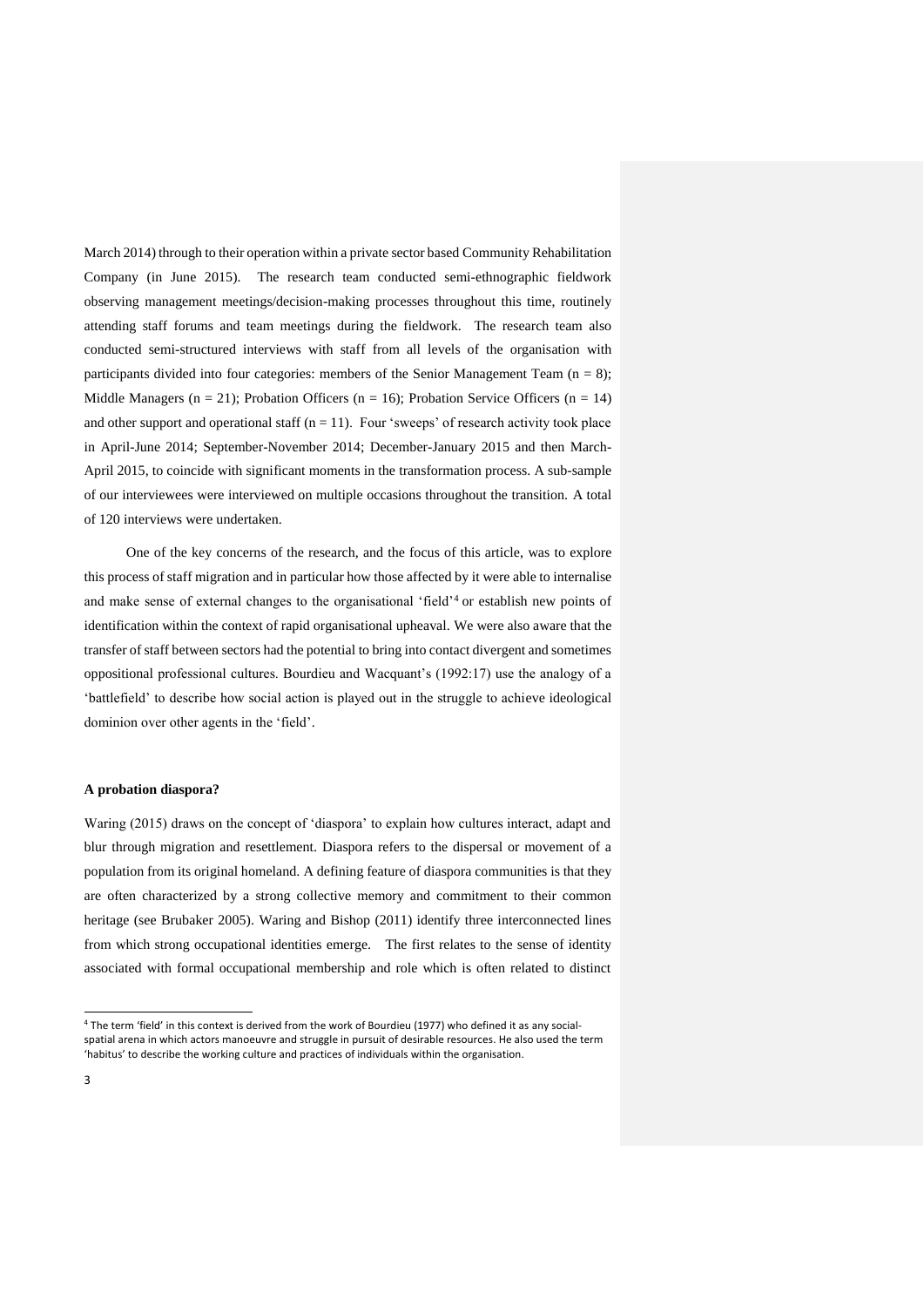training models and specialist knowledge. The second relates to the articulation of these roles and identities in the routine relationships and rituals of everyday practice which reinforce a sense of belonging and differences within the division of labour in the organisation. The third relates to how the prevailing structures, processes and cultures shape the work and how workplace social practices then operate to reflect and confirm organisational cultures and sometimes lead to change and challenge (Waring and Bishop 2011:664).

Research into the dominant practice culture, ethos and values within probation has consistently pointed to its resilience even though inevitably it has had to change and adapt to wider policy narratives. Despite attempts by successive governments to make probation more punitively orientated and risk-focused, and significant changes to professional training arrangements, there has not been much evidence of the emergence of a new breed or generation of probation staff with different orientations and motivations than their longer-serving peers (Annison *et al* 2008, Deering 2011; Robinson *et al* 2014). The best evidence pertaining to the occupational identities of probation workers comes from a recent study by Mawby & Worrall (2013)<sup>5</sup>. This timely research revealed three 'ideal types' of probation workers ('lifers', 'second careerists' and 'offender managers') distinguished principally by how they were trained and when they joined the service. 'Lifers' were those workers with only one usually very long career, and for whom probation might be described as a vocation. Those 'second careerists' often arrived in probation from former careers in health, social work or elsewhere. The final type identified as 'offender managers' tended to be the most recently recruited and were predominantly young, pragmatic and adaptable. Despite their differences, however, individuals across all three categories were found to hold similar values, centred on 'a belief in the capacity of the individual to change for the better' (2013: 39). Canton however contends that the shared orientations of probation workers also stem from the fact that for the individual probation professionals values represent more than the moral beliefs or ideas which they bring to their work, but instead emerge and develop from the experience of dealing with morally complex situations. This means that the nature of probation values might be difficult to change precisely 'because they are the product of reflective and ethical responses to the demands of practice' (Canton 2011: 33). This raises questions, not just about what it is about the nature of probation

<sup>5</sup> Mawby & Worrall conducted 60 interviews with a diverse and broadly representative range of former and current probation workers whose experiences in the service ranged from current posts as trainees to senior management roles, with lengths of service ranging from less than a year to 40 years.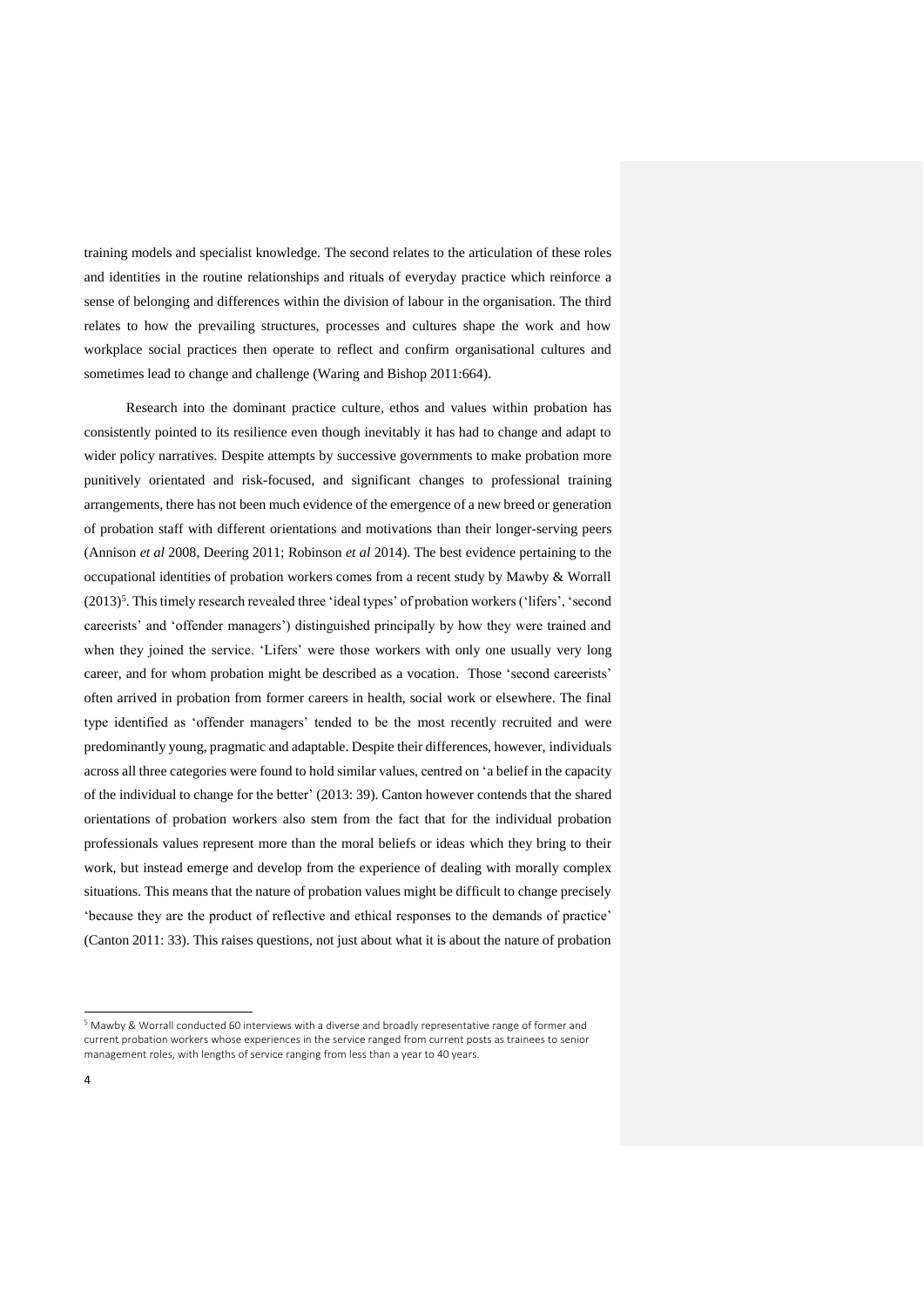culture that makes it so enduring but also regarding its ability to survive the organisation upheaval following the implementation of *Transforming Rehabilitation*.

Waring (2015) contends that recent policy developments in England and Wales have created 'a public sector diaspora' where many established public organizations have been transferred (migrated) from their homeland (the public sector) to the ownership and management of the private sector (host territory). This process creates liminal in-between spaces and the possibility for hybrid cultures to develop based upon the interaction of divergent 'sectoral cultures' (Waring 2015:5). As such this transition from the public to the private sector is rarely seamless. It involves a range of complex interactions and relationships and where the nature of the displacement is involuntary it can result in an unsettled relationship with the host culture. Within our study the perception of the private sector as being predominantly concerned with profit maximisation was a significant discontinuity for those accustomed to working in the public sector as the following quote would seem to encapsulate:

*I don't want to work for a profit organisation. This is not what I want to do, payment by results that sounds corrupt. Like, do you know what I mean? I am thinking, 'No, this isn't right' (Probation Officer).*

Though diaspora communities can be characterised by highly developed customs and practices, in reality they are rarely homogenous. Inevitably some within the group will be privileged by their position and resources (Esman 2009). Waring and Bishop (2011) conducted a two year ethnographic study of the transfer of non-emergency National Health Service (NHS) provision from a regional public hospital to a privately managed Independent Sector Treatment Centre (ISTC). The privately run ISTCs were introduced by the government in 2003 to provide surgical services to NHS patients. The researchers found that 'some workers who moved into the private sector learned new values, customs and practices; some tried to recreate their former workplace; and some survived only by mimicking what they found' (Waring, 2014). Interestingly the views of those interviewed appeared to reflect the inequalities of their position within the organization. Doctors tended to experience little discontinuity in their work and, freed from NHS bureaucracy, tended to regard the change as a catalyst for restoring their professionalism and autonomy. Nurses and other clinical practitioners on the other hand believed that there had been insufficient consultation and many felt disempowered, especially as their initial apprehensions were reinforced by the harsh realities of commercial healthcare. Healthcare assistants were similarly concerned with many of the newly introduced practices but as unqualified employees they felt that they could be easily replaced and were therefore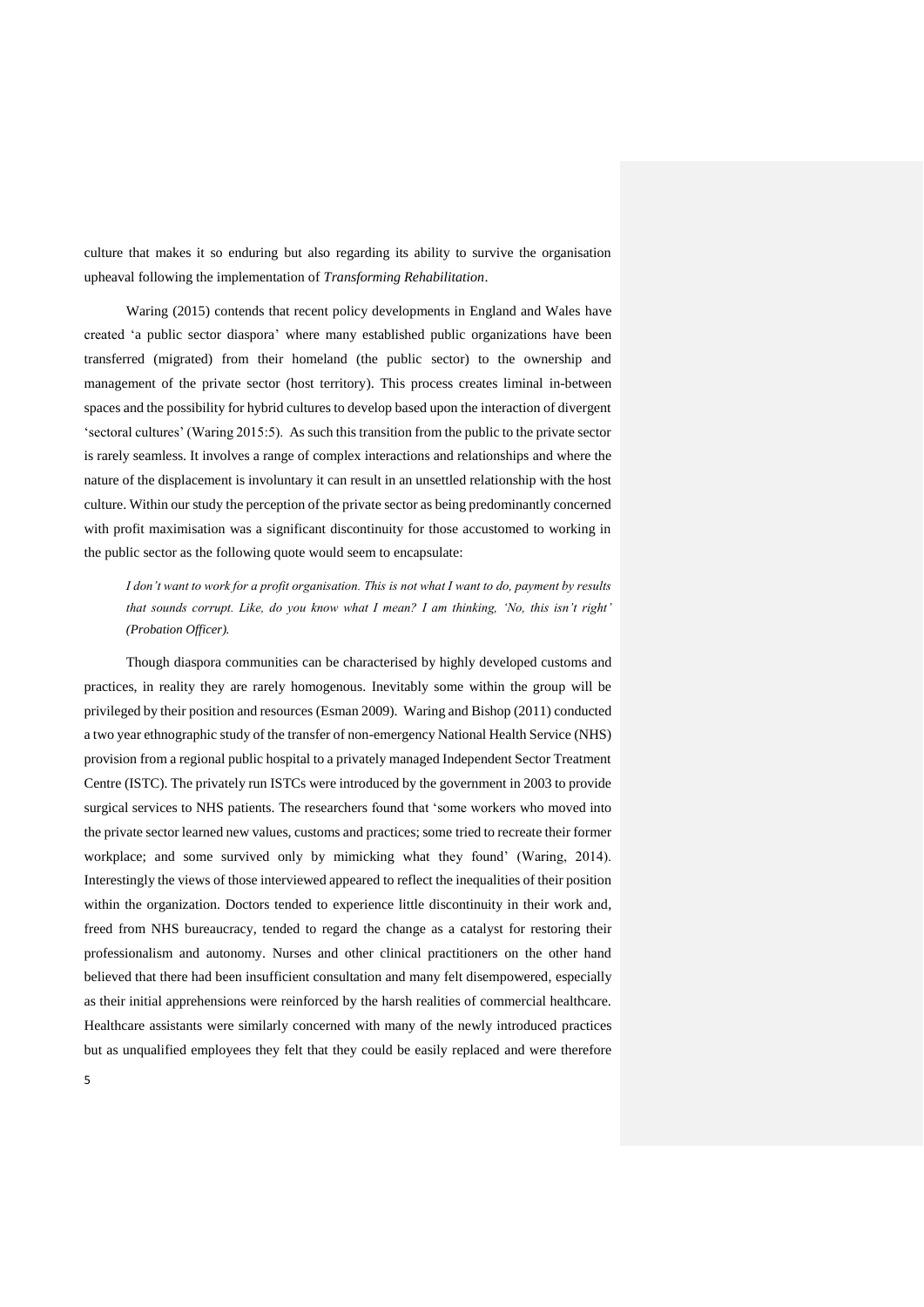reluctant to challenge them. These findings suggest that how staff adapt to major organizational change, particularly between different sectors is complex and potentially differentiated and as such the difficulties individuals face in attempting to reconcile change with their existing ways of working needs to be acknowledged and supported.

Whilst for all grades of staff in our study, including senior managers in the CRC, migration from the publically funded Probation Trusts had also been an involuntary process, they described (and we observed) a range of emotions and reactions in terms of how they coped with these changes. Senior Managers in the CRC appeared somewhat energised by what they saw as an opportunity to develop new values, customs and practices that were more responsive to the needs of their service users, whilst at the same time they were keen to hold on to what they believed were the best aspects of probation work that had developed under the former Probation Trust. Support and administrative staff tended to be the most apprehensive about the changes, believing that they were most vulnerable to losing their jobs as a result of what they saw as an inevitable rationalisation of these roles. Probation Officers also tended to be less secure in the new arrangements and some of the most aggrieved were from within this group. Changes to contemporary probation practice meant that their work had become increasingly focussed on the assessment of higher-risk offenders with medium and lower-risk offenders being supervised by the Probation Service Officer grade<sup>6</sup>. With higher risk offenders now located in the NPS they were most suspicious of the government's motives for the changes and feared becoming deskilled by the loss of working with high-risk offenders and in the courts. The role and functions of Probation Service Officers, on the other hand, were largely unchanged in the new arrangements, as those individuals assessed as being medium or lower risk remained in the CRC. However, following the reallocation of cases as a result of the organisational split, their caseloads increased significantly, so although they generally presented as being less concerned about the prospects for their, role they often expressed concerns about increased workload pressures.

Although there may have been differences in the waysthat different grades of probation staff anticipated and experienced the changes, they were all affected by the migration process in one way or another, and most significantly so. In the following sections we attempt to conceptualise the staff migration that occurred within probation during the course of the

<sup>6</sup> Although both Probation officers and Probation Service Officers undertake a range of duties related to the assessment and supervision of offenders they are differentiated by the level of qualification held within the Probation Qualifying Framework (PQF) or its equivalent.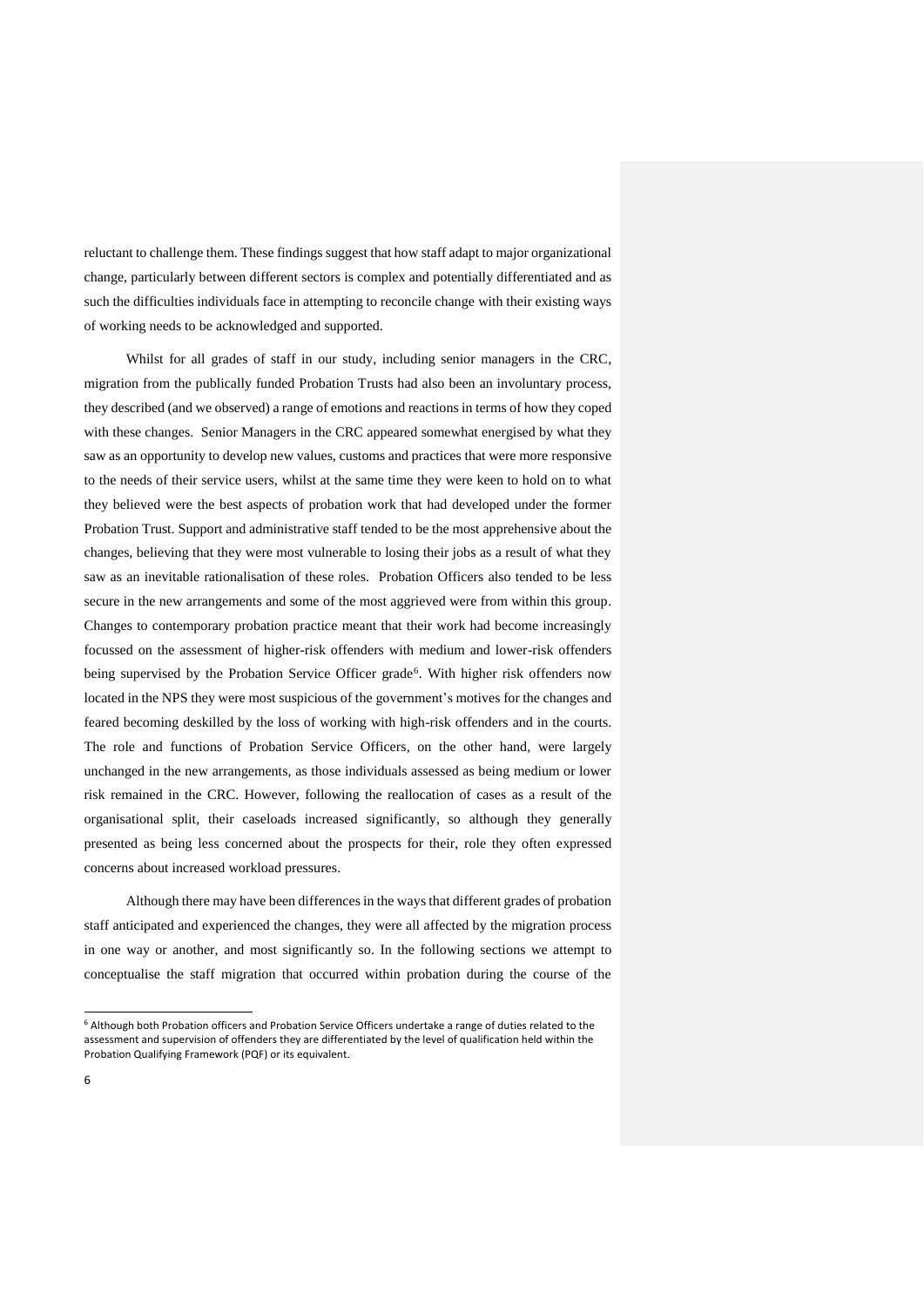research. We do not claim to provide an all-encompassing framework that captures the individual journeys of all those involved in the migration process, or that the processes we highlight occurred in a linear fashion. Instead our analysis highlights what we perceived to be the dominant themes emerging from the research data as we tracked workers in a variety of roles through the transition.

## **Splitting and fracturing**

The first stage of migration involved probation workers moving from the Probation Trust to the Community Rehabilitation Company<sup>7</sup>. In the early stages of the research, following the announcement of *Transforming Rehabilitation* and before the creation of the CRC, probation staff had been largely united in their opposition to the splitting of the service and had taken the fairly unusual step of industrial action against the proposals, rallying around the call to *'keep probation public'*. As the research progressed it was clear that many staff were still trying to hold on to what they believed to be the essence of probation work, even if sometimes they found it difficult to articulate this, as the following quote suggests:

*Whilst many won't understand this and I know it doesn't make sense to everybody, being a probation officer is part of my identity and part of who I am, I now feel like I've lost part of my identity (Probation Officer)*

Following the allocation of staff between the NPS and CRC<sup>8</sup> it quickly became clear that the organisational restructuring had not only led to the establishment of new roles and responsibilities within the CRC but had also fractured emotional bonds and existing relationships, most notably with former colleagues. Many interviewees mentioned the physical loss of former colleagues to the NPS (felt to be exacerbated by structural impediments to communication across the 'interface' between the two organizations) and/or the loss of human capital through voluntary redundancies. There were also perceived losses connected with the separation from the public sector which was seen by many to threaten both a 'probation ethos' and the authority and legitimacy of the new CRC. We also noted a powerful theme of loss in

j

<sup>&</sup>lt;sup>7</sup> In a survey undertaken by Kirton and Guillaume (2015) on behalf of Napo, those probation workers placed in the NPS were more likely to agree with their allocation (87%) compared with those placed in CRCs (52%). <sup>8</sup> Staff were allocated to the CRC or NPS depending on the profile of their caseloads on a randomly chosen date in the latter part of 2013.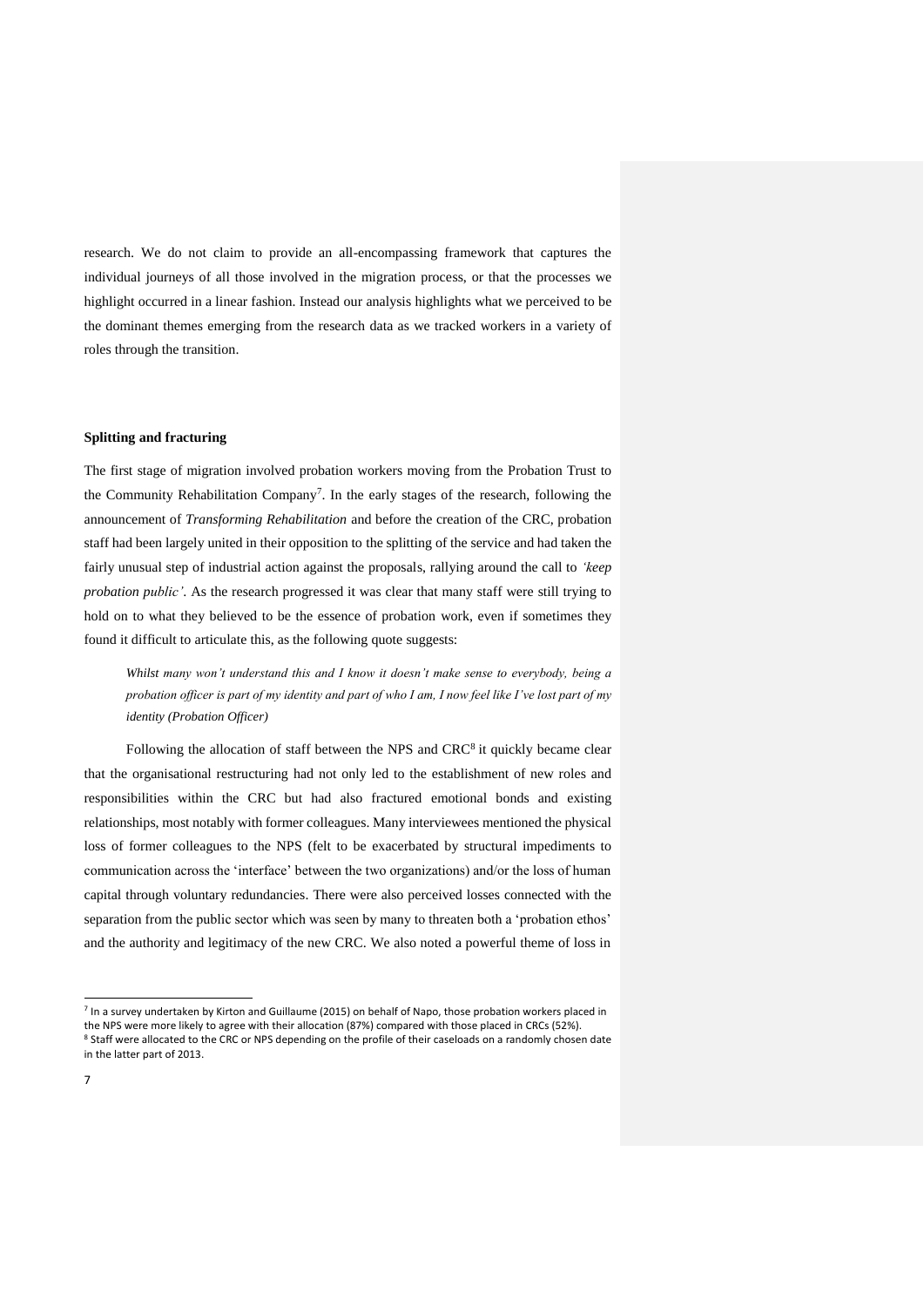relation to the local identity of the former organization - (see also Robinson, Burke and Millings  $20165$ ).

*I think the greatest sense of loss is identity, I think there is an identity crisis between the two, in terms of the CRC versus the NPS. The whole idea of a probation organisation I think has been lost. I think the professional loss is seeping around everywhere, that you know, one appears to have the more professional tasks and one doesn't. I think the loss of pride that we were always a pretty good Trust (Probation Service Officer).*

In this respect the division between the NPS and CRC was perceived by staff as the most damaging aspect of the *Transforming Rehabilitation* reforms and, like those surveyed by Deering and Feilzer, many of those interviewed in our study believed the process to be 'arbitrary, artificial and permanent' (Deering and Feilzer 2015). The speed with which some staff appeared to adopt new organisational identities in relation to their former colleagues based on status differentials could be seen as somewhat surprising given the previously documented resilience of the probation ethos in the face of externally imposed changes. However, this could also be indicative of the more utilitarian mechanisms identified by Campeau (2015) in police culture whereby, 'Police may draw on *more* or *less* solidarity depending on the contextual circumstances at hand, or, alternatively, may supplant this resource altogether in favour of others that are more suitable to their condition' (Campeau 2015:683). From this perspective appeals to solidarity and higher values are cultural resources that may get appropriated (or not) in varied ways by the individual to make sense of their changed circumstances. This would suggest that individuals' 'alliances' were relatively contingent on external events as well as their internal psychological dispositions and/or professional habitus. Significant events such as the announcement of the new owners<sup>9</sup>, or speculation in the media about possible redundancies, tended to heighten individual dispositions but this did not mean that they were uniformly experienced and responded to by staff in the CRC.

# **Adapting and forming**

The second element of the migration process concerns how workers adapted to their changed circumstances. In their study of how the involuntary transfer of work from the NHS to Independent Sector Treatment Centres was experienced by clinicians, Waring and Bishop

j

<sup>9</sup> The announcement from the Ministry of Justice of winners of the CRC contracts came some 6 months after their establishment.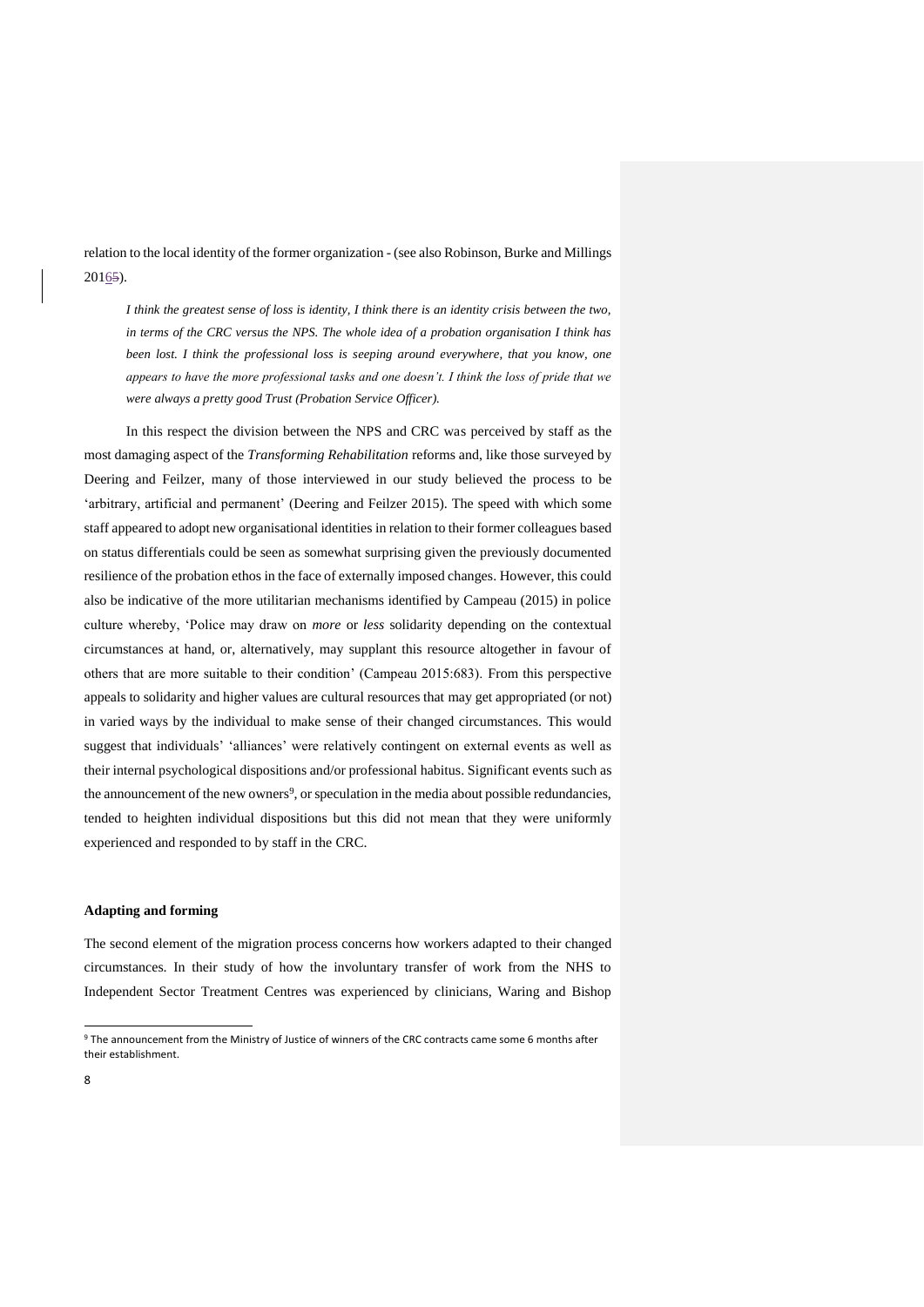(2011) identified three emergent identities among staff as they adapted to the changed organisational field. The first of these types Waring and Bishop identified as *pioneers* because they welcomed the move from the public sector and saw it as an opportunity to re-invigorate their practice, believing that the new working environment had the potential to provide more efficient services. These individuals had felt inhibited working in the public sector and appeared to be less committed to the values of the public sector or specifically those of the National Health Service. They believed that the new arrangements could offer them new opportunities in terms of the creation of new and enhanced roles within the organisation and would strengthen inter-occupational relationships. As such they were able to acquire a new sense of identity around notions of professionalism that were more focussed on service delivery and the needs of those under their care.

The second emergent identity type in Waring and Bishop's study viewed change in more critical terms and sought to sustain established values, practices, and relationships within the new environment. These *guardians* viewed change as an opportunity to build a new organisational identity and culture that was distinct from, but true to, the traditions of the occupation. The third group identified by Waring and Bishop were classified as the *marooned* because they felt abandoned by their former employer and were struggling to adapt to the changes in their work. Some found it difficult to reconcile what they perceived as public sector values within a new working environment that emphasised competition and entrepreneurialism. Compared to the *pioneers* and *guardians* in Waring and Bishop's study, the *marooned* exhibited less agency or capacity to reconstruct their identities. They displayed an overwhelming sense of nostalgia about the NHS and a desire to return 'home', even though this might result in a loss of pay or occupational status.

Waring and Bishop's (2011) pioneers*, guardians* and *marooned* typology provides a helpful mechanism to frame the emergent probation occupational cultures we encountered within our research. We have developed these models further and within each can find space to develop identifiable sub-groups as mapped out below: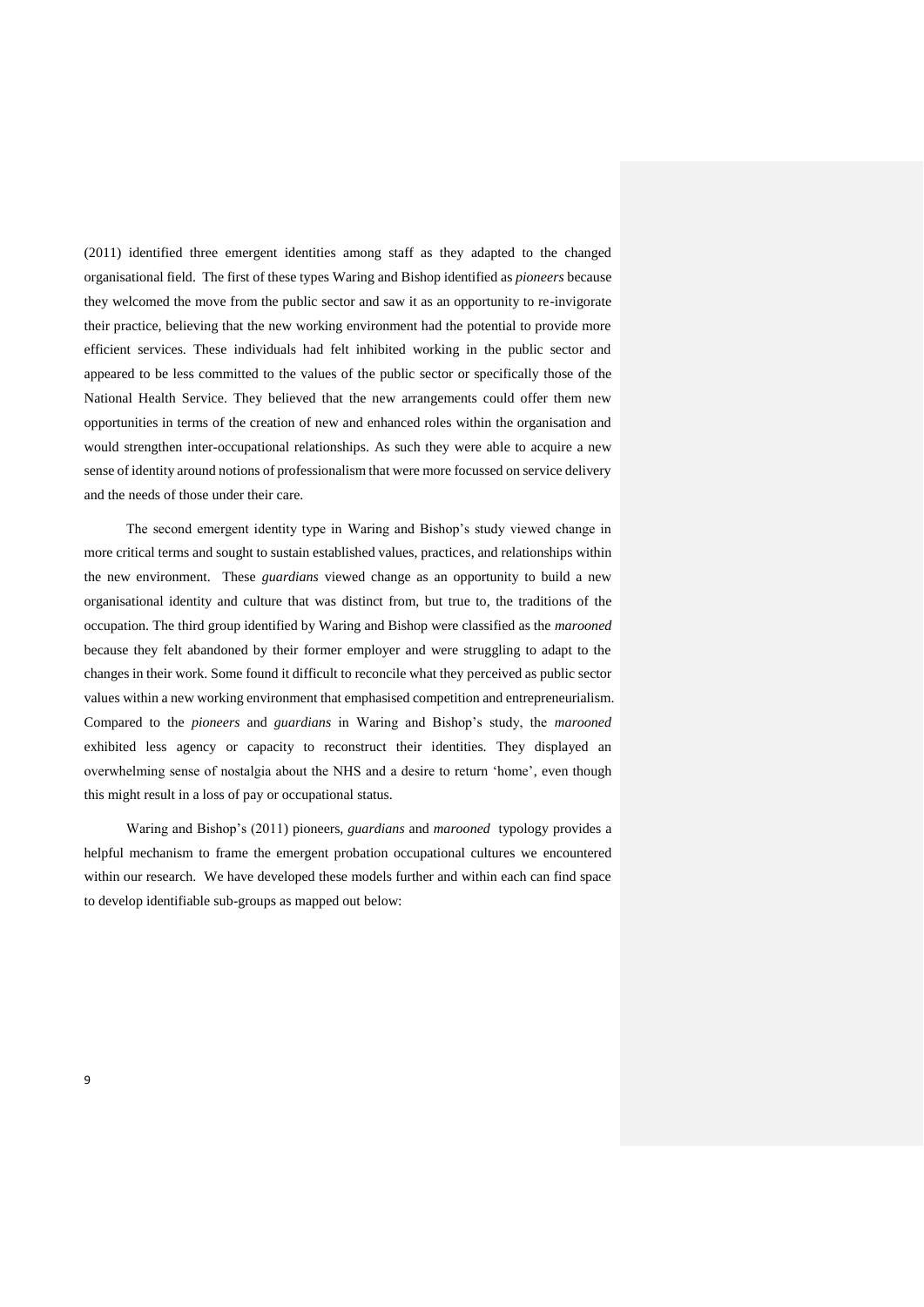

*Figure 1. Identification of emergent probation occupational cultures as developed from Waring and Bishop's (2011) typology of occupational identity narratives.*

We observed elements of each of these types during our research, although the guardian and marooned types tended to be most prevalent among those longer-serving staff. For some staff the organisational split and creation of the CRC had provided an opportunity to develop their careers and take on new responsibilities. Senior Management in the CRC actively encouraged this, adopting a pioneering stance in the sense that they promoted the period before entering into new ownership as a 'window of opportunity' to rethink how services were delivered locally and developing new ways of working. On one level this pioneering spirit came from being a smaller organisation which could be more responsive to issues as they emerged and allowed new ideas to be fed into the decision-making processes more quickly than before. Interestingly, the senior managers in the CRC adopted similar techniques to those managers observed by Waring and Bishop (2011) in the ISTCs to build the legitimacy and identity of the new organisation. This included a series of engagement events and away days at which managers reiterated their aspirations for practice excellence, quality of service, and more efficient and cost-effective delivery. They also made regular use of performance data that served to reassure staff that standards were being maintained (and in some cases improved) but also acted to highlight areas of poor performance and unmet contractual obligations (with the concurrent threat that this would be unacceptable under private ownership).

10 Despite significant anxieties about the wider application of commercial enterprise to probation practice, when we delved deeper we found that some staff beyond the senior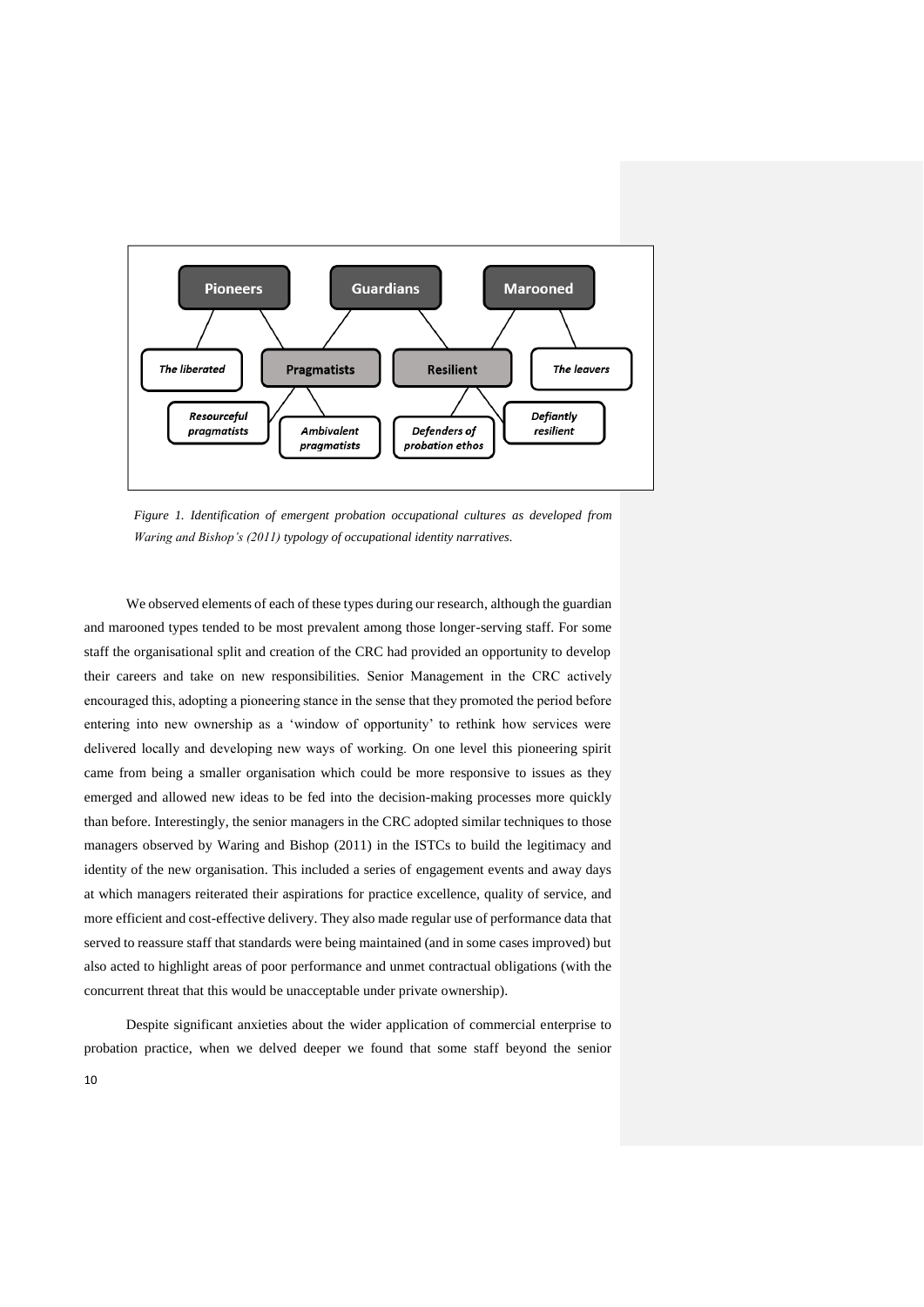management team in the CRC had also been energised – particularly by the prospect of improved IT systems, relaxation of national standards, and a renewed emphasis on rehabilitation and meaningful engagement with service users.

*The reason I find this change exciting is because the system that I loved and always wanted to be a part of, I found stifling. I've always felt like I'm working with shackles on, that it's so rigid and it's so prescribed, and it didn't allow for me, as an individual who has … I'm an ideas kind of person; creative ideas and creative ways of working, which the probation system didn't allow for. Basically, TR goes, "let's just cut those chains off you" and I take them off (Middle Manager)*

A number of those interviewed had wanted to work in the CRC because they felt that the NPS would be too pre-occupied with the management and surveillance of high-risk cases and remain tightly controlled by the centre:

*They are now civil servants, they've got to sign different documents and get used to a different support structure. Their culture is changing already. Ours is changing because we're now coming up with our own values. We're trying to create a brand. Those cultures are changing and they will change again (Middle Manager).*

In this respect some of those interviewed in our study felt *liberated* from what they saw as the overly 'command and control' approach of the National Offender Management Service which they felt had restricted the autonomy of the former Trust and had made it less responsive to local issues:

*I came into probation to work with people that was what I wanted to do. I think over the last few years, things have become far too much office based and computer based and assessment based. At your desk, rather than with people. I am seeing the CRC as an opportunity to change that I suppose (Probation Officer).*

Others too sought to see the potential and the opportunities that reform could create. These *resourceful pragmatists* appeared to accept and process the changes - however opposed they may have initially appeared to be – and set about experimenting and innovating. In our host CRC area such innovative practice could be identified around developing early intervention behavioural programmes provision and building new models of working with, and referring service users into, multi-agency service providers. These two work packages were heralded as new initiatives, benefitted from Senior Management support, and were seen as capable of generating income in the future. However, in both examples the operational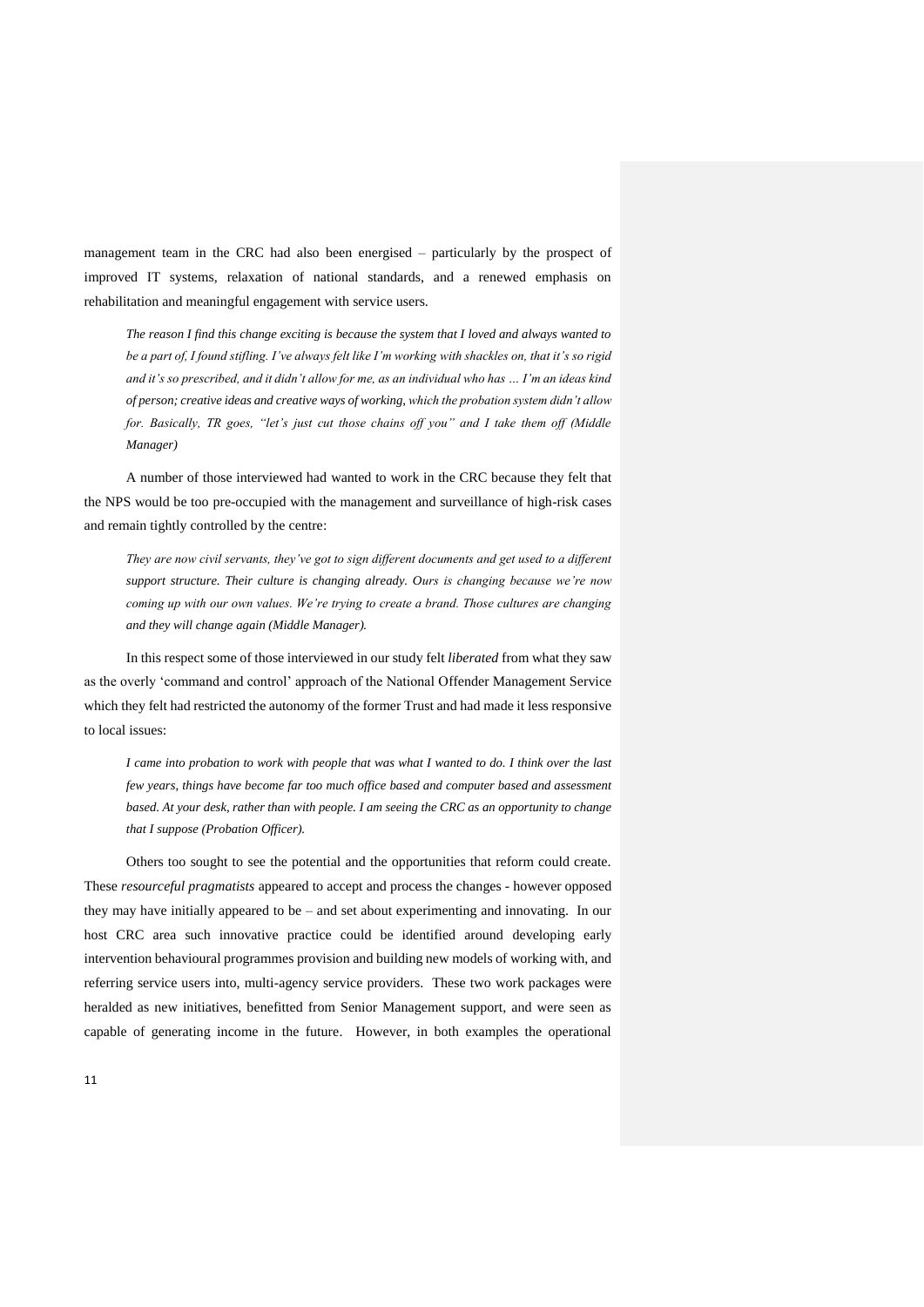activities that ensued were as much a result of the creativity and industry of the resourceful pragmatists developing new service provision as it was the CRC seeking to position itself in a new evolving marketplace of offender management services.

Notwithstanding their 'pioneering spirit', senior managers in the CRC also quite explicitly adopted the guardianship role and talked of a duty 'to steward the organisation … [to] carry through the values that we want for the next iteration' (Senior Manager). Within the wider CRC staff group many of those interviewed continued to display a strong sense of loyalty to probation work and their former local Probation Trust which they commonly described as a 'family'; although, as we have noted elsewhere, this sense of loyalty did not transfer unproblematically to the CRC (Robinson, Burke and Millings 2016). CRC staff appeared keen to hold on to their former 'probation' identities, not least in public fora. Several interviewees gave examples of conversations or meetings with external organizations in which they consciously chose to describe themselves as being "from probation'' (see also Robinson, Burke and Millings 2016). Like those in Waring and Bishop's study, those staff who displayed the characteristics of guardianship in the CRC also tended to emphasise the needs of service users. Staff often conceptualised their guardianship role in terms of wanting to minimise the impact on service users of the organisational upheaval that had resulted from the implementation of the *Transforming Rehabilitation* reforms:

*I can actually now say hand on heart it doesn't matter who I work for, I know I'm still working for the public to reduce risk. It's just that Secretary of State is no longer paying my wages (Probation Service Officer).*

Guardianship in this sense revolved around an enduring commitment to deliver quality probation services. In one respect the *ambivalent pragmatists* (arguably the largest group) were driven by a sense of 'business as usual' and their pragmatism informed a sense of not dwelling upon or being distracted by the wider context of reform. But for others their stance was very much informed by a defence of a vocational profession and ethos they valued. They blended resilience with pragmatism in an attempt to mediate and manage the impact of the reform and ensuing organisational changes, in order to remain resolutely focused on their deeper and enduring commitment to a probation ethos and set of probation values.

*We need to be looking at what the priorities are and my own headspace at the moment is very much around domestic abuse and safeguarding issues, because that's a very, very clear imperative…how that establishes itself and works through on a day-to-day basis for members of staff, I think that needs to be determined, but as long as you can see progress, then I don't*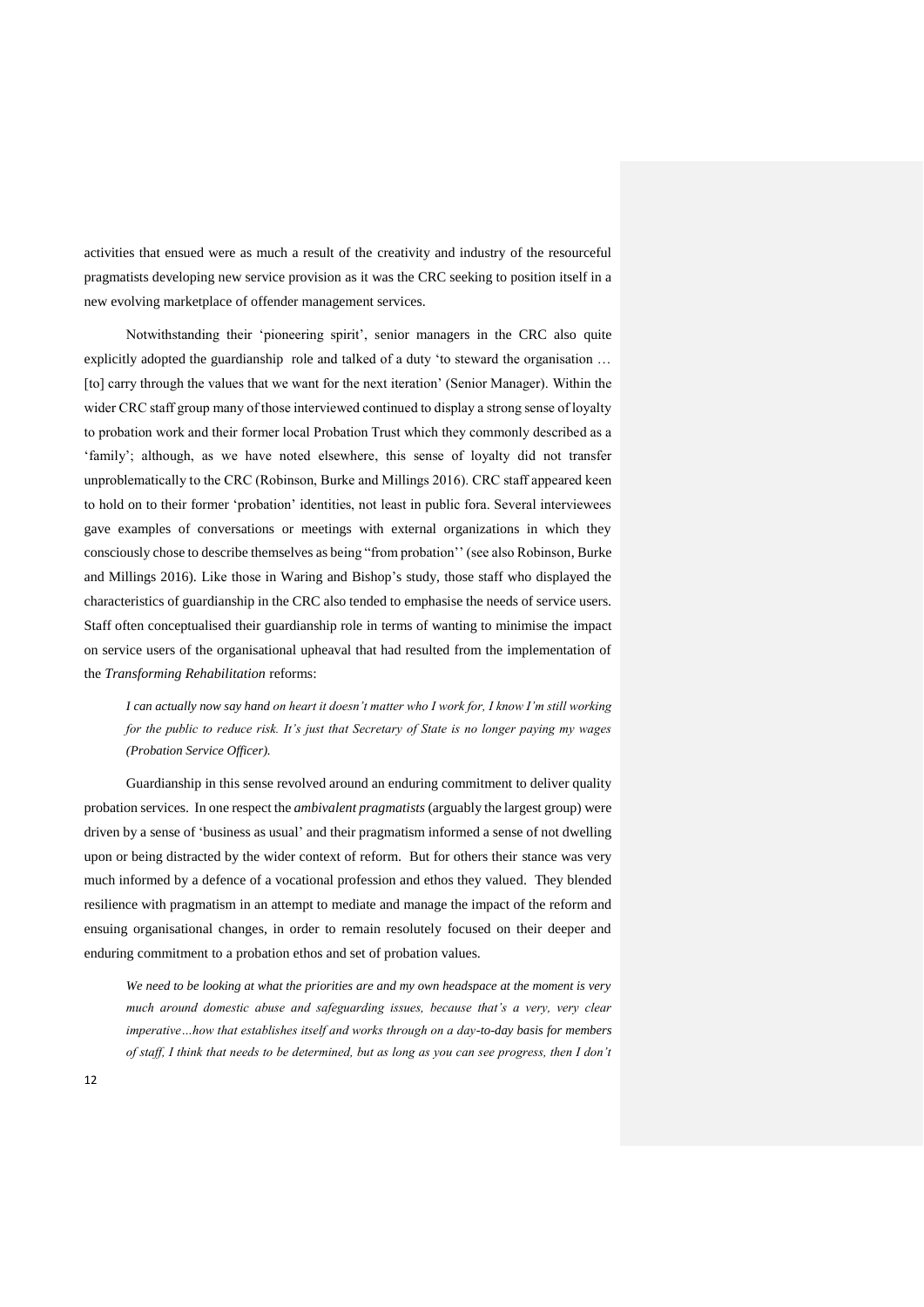*care…I don't care if you're following paragraph 321 of a policy or whether you're just doing it because you understand it and you understand it's good practice…you get the point and you understand why you should be doing the job (Middle Manager)*

The number of staff presenting 'marooned' characteristics in our study was small but often vocal and they tended to be active in the local branch of the National Association of Probation Officers (Napo). In the most extreme cases the sense of being marooned led people to leave or to be seriously contemplating leaving the organisation. Those marooned employees who stayed were also characterised by their ideological opposition to what they saw as a shift 'from the logic of the public good to the logic of the market' (White 2014: 1002). The sense of powerlessness associated with being marooned was reflected in the following quote which not only captures the sense of personal loss but a wider concern for other colleagues who were experiencing this involuntary change:

*I feel devalued and de-skilled, by dint of a fairly random date to be chosen and I find that really hard to swallow and I feel for colleagues who, all of sudden, are told they can't do something that they feel they're good at (Probation Officer).*

The sense of distance from decision-makers and decision-making processes here is apparent. For some staff the sense of being disempowered and harbouring deep antagonism towards the reform agenda led to a *defiant resilience*. Their defiance manifested itself in their voicing of concern and dissatisfaction to management and others in raising awareness of the difficulties of their role. Their resilience was marked by their commitment to probation values and their service users to keep performing their roles in spite of their deep opposition to organisational reform and the compromised job satisfaction they reported. Where individuals' defiant resilience was played out most powerfully revolved around the pressures they reported in meeting performance targets set within the contracts for CRCs. These targets were viewed as more onerous than previous expectations and the perceived heightened organisational emphasis on delivering on them was viewed as undermining their professionalism and added to their sense of feeling marooned;

*This line of work is, I'm not bigging it up but it's difficult. There's a burnout point. Processing people is not processing objects…to say you've got to produce [a sentence plan] in 15 working*  days and you think, "I'm only going to see that guy once in that time and I've got 60 other *cases," it's not going to happen, is it? Well it is going to happen but it's not going to be what you would expect it. Yes, you can't process people I would say. I think they think you can. I*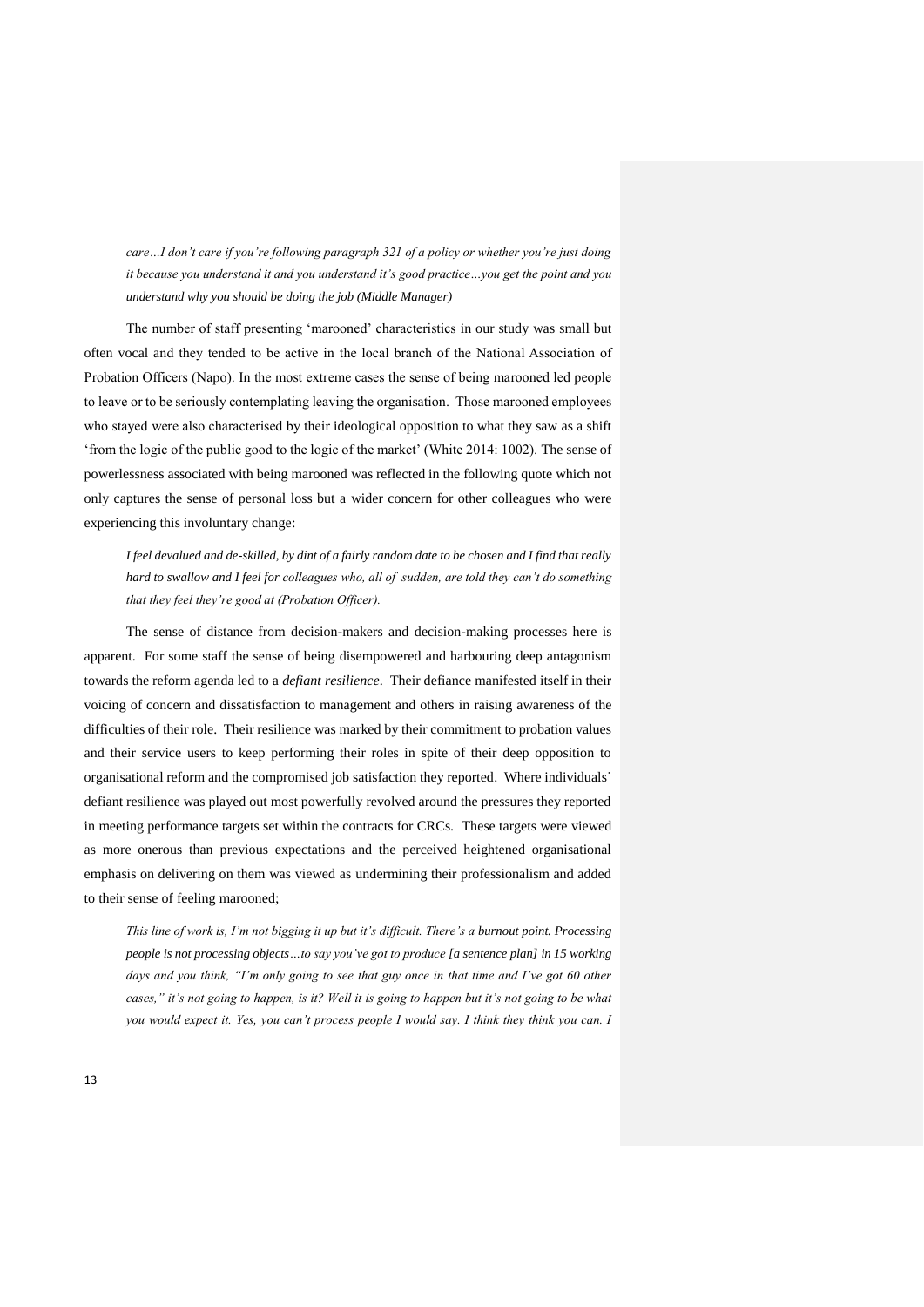*think that is what they're going to try and do, they're going to process people. (Probation Officer)*

Although typologies such as the one developed by Waring and Bishop provide a useful lens through which to explore the adaptation of individuals as they come to terms with significant organisational changes, they cannot completely capture the nuances and complexities of human behaviour which is rarely static or tied to a single or fixed identity. Moreover, in the case of the CRC workers we observed, it is possible of course that these characteristics might have pre-dated the changes brought about by *Transforming Rehabilitation* but, as Campeau (2015) notes, it is during these 'generative moments' of profound change and instability that they are brought most sharply into focus. In general, those probation staff encountered in our research displayed a high level of pragmatism and resilience in order to ensure that it was 'business as usual' despite their internal ideological opposition to *Transforming Rehabilitation* and apprehensions regarding the new arrangements. This in turn appeared to serve as a coping mechanism that enabled them to sustain and protect their professional habitus within the changed organisational field.

#### *Exiting or accommodation*

Given the general organisational upheaval that provided the backdrop to the research it is perhaps unsurprising that, for some staff, the process of migration from the Probation Trust to the CRC was marked by a further migration in the form of leaving the organisation. Drawing on the model developed by Hirschman (1970), Mawby and Worrall identify 'exit' as one of a number of ways that employees respond to adverse workplace conditions. Exiting can involve the actual process of leaving the organisation or psychologically withdrawing and therefore no longer identifying with it. Staff turnover is a natural feature of organisational life and indeed many of the senior managers of the former Probation Trust had left the organisation in the period preceding the implementation of the new organisational arrangements, with the result that the CRC management team was somewhat inexperienced at the onset of the *Transforming Rehabilitation* reforms, and some managers were having to adapt to their new organisational responsibilities whilst at the same time implementing widespread organisational changes. However, it would also seem that across the organisation as a whole, the organisational turbulence and on-going uncertainty caused by the implementation of *Transforming Rehabilitation* might well have speeded up the exiting process for some. Of course not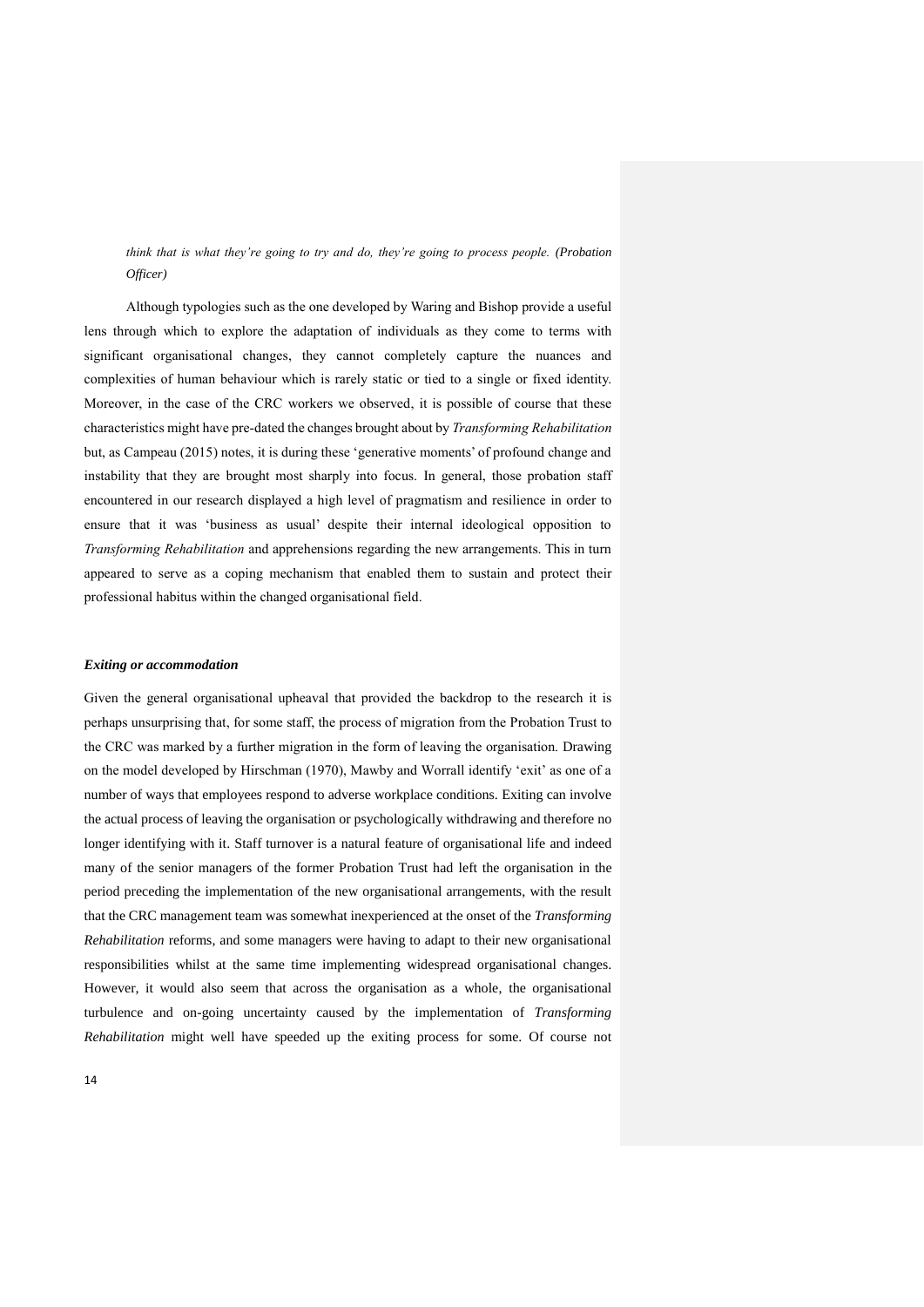everyone wanted to exit the organisation and the opportunity for individual workers to act on a desire to leave the organisation was often shaped by their personal circumstances, as discussed below.

Mawby and Worrall's construction of 'ideal types' of probation worker referred to earlier can be usefully deployed here as an analytical tool to explain the process of migration through exiting that took place during the period covered by the research. The 'lifers' in our study, like those of Mawby and Worrall, tended to have spent most of their professional lives working in the probation service. These were characterised by their idealism and belief that probation work was a vocation. Many of them had been trained as social workers and saw a career in the probation service as a means to confront inequality (p.27). Some of the lifers in our study who exited the organisation during this period had been thinking about leaving the organisation for some time as they felt that their personal values were increasingly coming into conflict with what they viewed as a pre-occupation with targets, performance outputs and managerialism. Although their disillusionment may have pre-dated *Transforming Rehabilitation,* for this group the migration to the private sector marked a line in the sand and, because of their age and the voluntary redundancy packages on offer, they were able to act on their desire to exit the organisation.

The second group of probation workers identified by Mawby and Worrall were those individuals who had joined the probation service later in their careers, having been employed in other occupations. These were characterised as 'second careerists'. Some of those who were identified as 'second careerists' in our study had exited the organisation because they felt that the changing nature of probation work was increasingly in conflict with what had attracted them to join the organisation in the first place (i.e., an interest in working with people or the greater job security which they associated with the public sector). Although both 'lifers' and 'second careerists' generally held common values and attitudes, these tended to be less strongly held in this latter group who had pursued other careers even though they may not have always found them rewarding. Some of the 'second careerists' in our study who were not in a position to physically exit the organisation because of their financial circumstances continued to psychologically exit in terms of becoming increasingly disillusioned and demotivated. Others took advantage of the window available to apply for posts in the NPS without adversely affecting their existing terms of employment, believing that it offered greater job security and status than the private sector.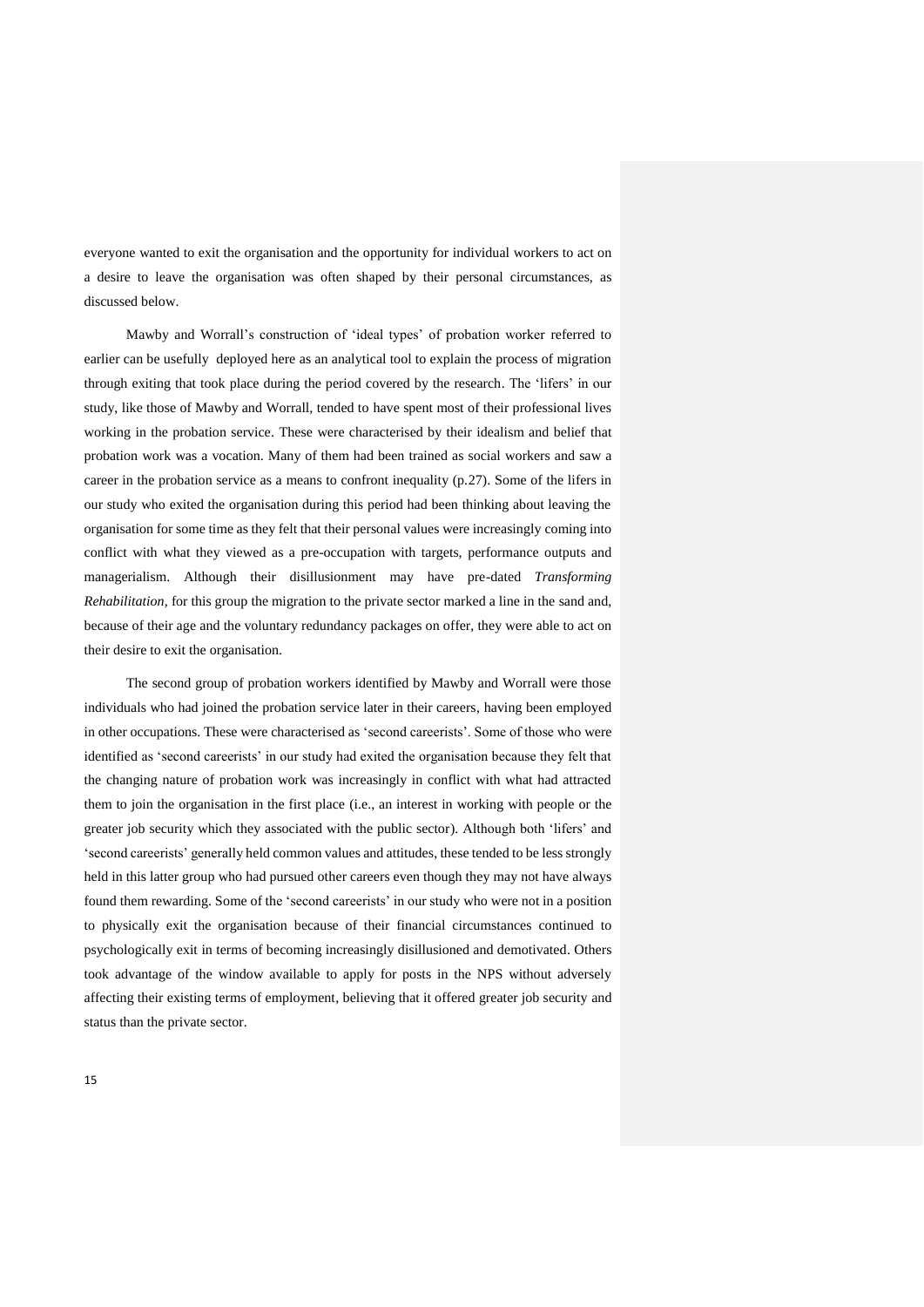The final ideal type identified by Mawby and Worrall were the 'offender managers' who tended to be more recent recruits with varied occupational backgrounds and who saw probation as one of a number of jobs they may undertake throughout their careers. The 'offender managers' tended to be younger members of staff who joined the probation service after 1997 and trained within the Diploma in Probation Studies framework. According to Mawby and Worrall, whilst this group shared a principled rehabilitative approach to working with offenders with those characterised as 'lifers' and 'second careerists', they were also much more pragmatic and likely to leave the probation service if the organisation failed to provide them with opportunities for career progression or promote ways of working with offenders that were congruent with their personal beliefs. As such they were the group most likely to 'exit' the organisation if it failed to meet their occupational needs. Significantly this group, perhaps reflecting the nature of their training, tended to be more comfortable with the increased emphasis on public protection, risk assessment and risk management that had become the dominant features of contemporary probation practice. Some of the Probation Officer grade staff we interviewed in our first sweep of interviews subsequently left the organisation for jobs in the National Probation Service when provided with the opportunity to do so, believing that working with high risk offenders, undertaking risk assessments and attendance at multi-agency public protection meetings (MAPPA) was more attuned to their professional skill sets. However, a number of those individuals who could be characterised as 'offender managers' chose to remain in the CRC, believing that it offered greater potential for career advancement.

These migrations, in-and-out of the organisation, resulted in a significant turnover of staff, with the majority of staff and managers remaining in the CRC being of the 'offender manager' type identified by Mawby and Worrall (2013). It will be interesting to see whether or not this further entrenches the desire of successive governments in England and Wales since the 1980s to change the ethos and focus of probation. Two dominant strands were evident as new staff entered the organisation to replace those who had exited. Firstly, the majority of new entrants tended to be young women, thereby increasing the trend towards the 'feminisation' of the probation workforce as highlighted by Annison (2007). Secondly, many of these new staff had not previously worked in probation and so did not possess an 'organisational memory' of it as a 'unified' public service. Many of them had been previously employed in the voluntary sector and were therefore more accustomed to precarious short-term employment, often tied into funding streams, and like the offender managers identified by Mawby and Worrall, did not necessarily see working in probation as a long-term career or vocation.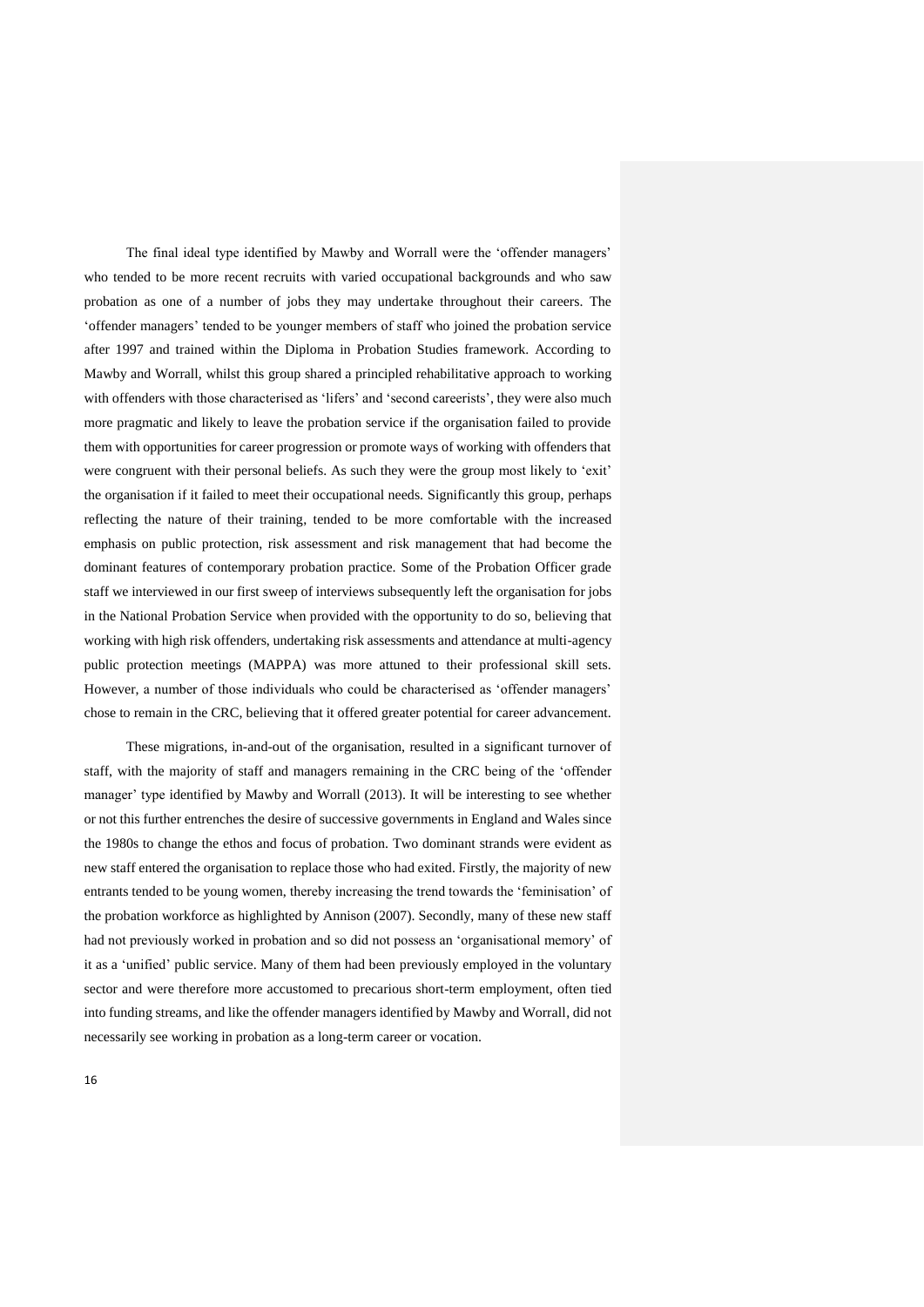## **Probation migration: a unique case?**

It is likely that the exiting of probation staff will increase following announcements nationally that some of the new owners intend to reduce their staffing costs by up to forty per-cent (Napo 2015). Equally there seems little to indicate that the migration of workers from the private to the public sector (NPS) will not continue in England and Wales for the foreseeable future at least. The experiences of probation staff following the implementation of *Transforming Rehabilitation* therefore provides a particularly instructive insight into the impact of migration/diaspora upon occupational cultures, although our contention is that it has some unique features that distinguish it from other public sector migrations.

Firstly, in the case of probation, the migration from public to private ownership was not a linear process involving a straightforward takeover by the private sector. The speed with which the legislative provisions were enacted was such that the preferred bidders were not in place when the former Probation Trusts were dissolved. This meant that the publically-funded but privately minded CRCs acted as a 'holding tank' between the dissolution of the Probation Trusts and the transfer into new private ownership. This created an additional, and prolonged, period of uncertainty for those affected by the migration process as captured in the following response from a Senior Manager in the CRC:

*You're driving kind of on a route map of not really knowing where you're going, but you're on a journey. Which seems quite a strange thing to do, doesn't it? "Let's go for a drive." "Where?" "I don't know, but let's go for a drive." That's what we're doing.*

Secondly, and perhaps most significantly, not all probation staff were migrated into private ownership. This was a partial privatisation in that the public sector element of probation work was retained through the creation of the NPS. This introduced a new interface between the NPS and CRC and issues around risk escalation decisions will no doubt continue to be crucial to the efficacy of the new operating structures. HM Inspectorate of Probation (2016) have highlighted some of the early implementation problems around poor communication and the lack of clarity surrounding their respective responsibilities but they do not capture the whole story of the potential longer-term impact upon probation occupational cultures and the tensions and deeper fault lines that have resulted from this. Over the course of the research we observed the emergence of a more business-like relationship between the two organisations as they increasingly came to see themselves as separate entities with different responsibilities and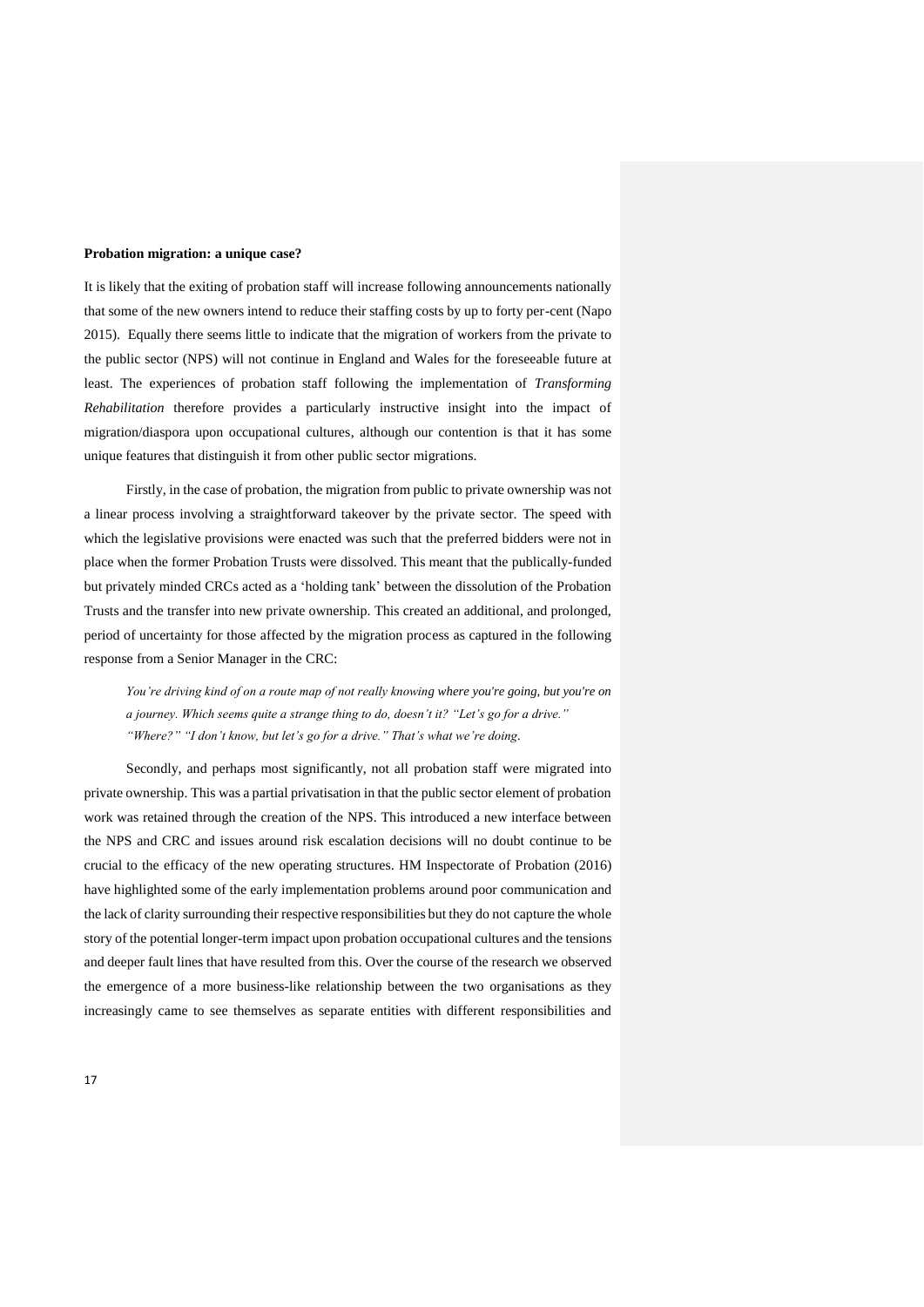accountabilities. This would appear to have created the potential for a new site of conflict as reflected in the following quote:

*There is only a spiral staircase linking NPS and CRC, but I'm very conscious of how little I use that staircase and how, when I go downstairs to use the kitchen on the floor below, I feel like I'm in someone else's territory (Operational Support Staff).*

This was exacerbated by the fact that throughout most of the research, both the NPS and CRC staff were located in the same buildings; although this may change as a result of the estates review undertaken by the new owners of the CRC.

# **Conclusion**

This paper has focused on the movement of groups of probation workers through a process of profound organisational change. Our research has tracked individuals who were employed in the public sector Probation Trust through the establishment and early operation of a privately owned Community Rehabilitation Company. Recording and exploring this group's experience of change has demonstrated that adapting to major organisational restructuring can be difficult and that it is not always easy to reconcile change with established ways of working and prevailing forms of identification. The decision to partly privatise the probation service and the subsequent migrations to the NPS and CRC has not only had a profound effect upon those staff directly, but it also potentially threatens the conceptualisation of a collective probation ethos in a number of respects. Firstly, whilst we did not observe the wholesale substitution of public values and altruistic dispositions for private enterprise<sup>10</sup> during the course of the research, it was clear that the imperatives and language of the private sector were increasingly infusing CRC thinking and some staff were finding this more difficult than others to reconcile with what

**Formatted:** Font: 10 pt

 $10$  We are not suggesting here that public values/altruistic dispositions and private enterprise are diametrically opposed; nor, as some writers have contended, that there is a distinctive ethos among public sector organisations and their employees that is predominantly characterised by civic duty, compassion and political accountability (Perry and Wise 1990, Stackman *et al* 2006, Committee on Standards in Public Life 2012) that contrasts with market-driven ideologies based on entrepreneurship, competition and private reward. This conceptual dichotomy has been challenged on the grounds that although public sector professions might have common aspirations, these are refracted through professional socialisation and customary practices within different public sector organisation. Moreover, in England and Wales, the public sector has become increasingly infused by commercial thinking and this, it could be argued, has in some cases enhanced the level of services offered (Crewe *et al* 2014).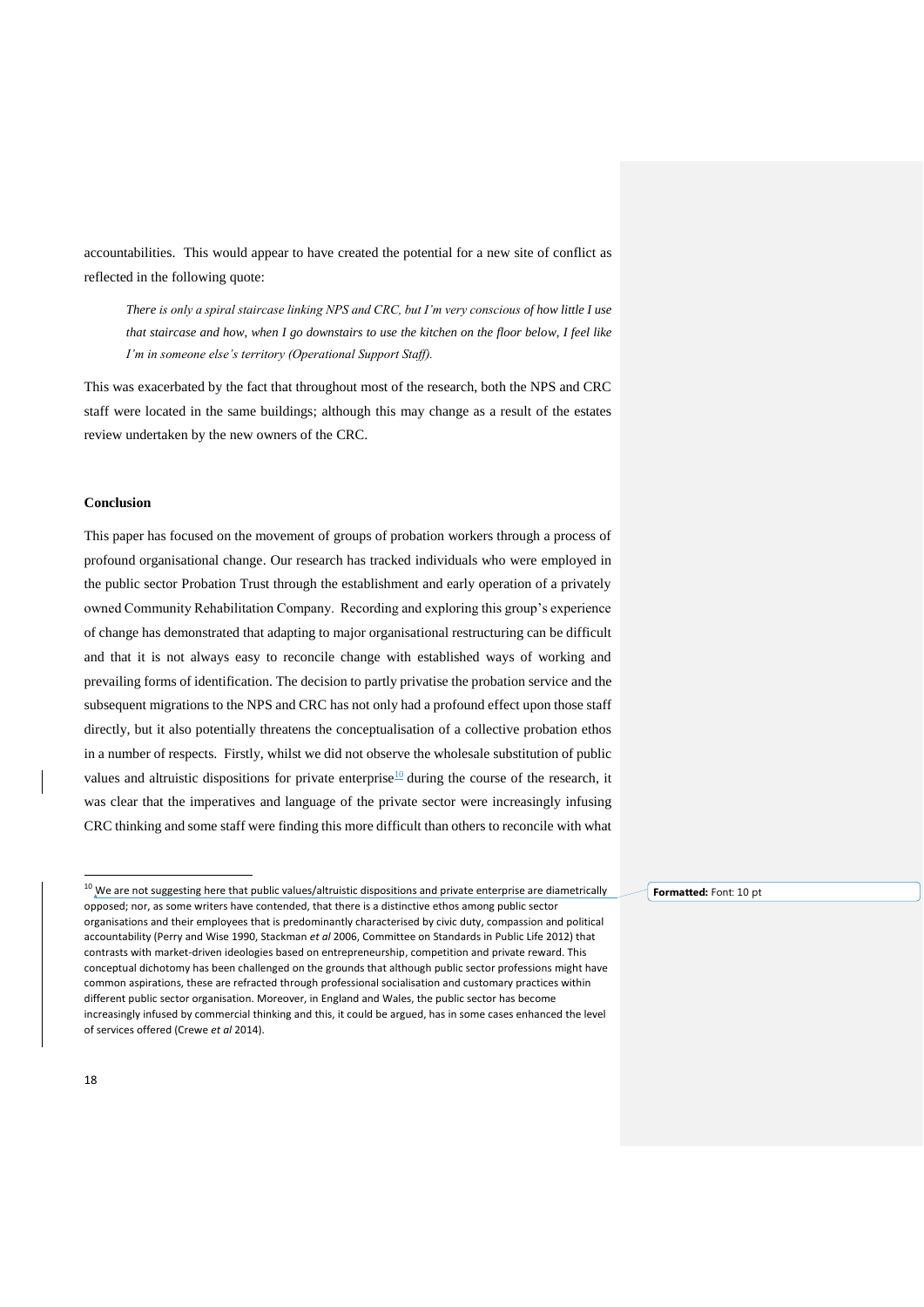they viewed as the traditional ethos of probation. Nearly all those workers interviewed were keen to hold on to a notion of 'public service', even if this was no longer located within the public sector, and their hopes for new ownership were often implicitly tied to their perceived ability to do this. Their anxieties in this respect often revolved around uncertainty in how profit maximisation could be reconciled with the delivery of 'public service', and the operational credibility of their organisation in the eyes of service users and criminal justice practice partners.

Secondly, the restructuring of established working relationships, both within and external to the case study area, have renegotiated the distribution of status and power between the various stakeholders in offender management, particularly in respect of the interface between the NPS and CRC (HMI Probation 2014, 2015, 2016, Robinson *forthcoming*). The reforms have resulted in a significant loss of capital to the nascent CRCs as many experienced staff have subsequently left to join the NPS or decided to seek alternative employment<sup>11</sup>. Some of those staff interviewed in our study clearly resented what they perceived to be the creation of new hierarchical professional identities.

Thirdly, the reconfiguration of probation service areas (and the probation staff groups working within them) into regional structures and contract package areas has consequences for the endurance of locally formulated area-based loyalties that can be powerful influences on how individuals and collectives operate. This is likely to become more pronounced as the new owners of the CRCs develop and implement their individual operational models. These models are likely to promote more flexible and 'agile' working practices in terms of job roles and duties, as well as the movement of staff between locations, and existing staff may well continue to exit. As Deering and Feilzer (2015) note, different cultures are likely to emerge as the new owners of the CRCs seek to assert their organisational 'brands', and this may mean the end of a collective probation ethos.

This is not merely a question of the potential fragmentation of service delivery, as undesirable as this may be, which many critics of *Transforming Rehabilitation* feared. Probation workers may now be located in separate territories but they share a common heritage that transcends organisational and sectoral boundaries. These are the ties that have bound

 $11$  In a dissemination of the research workshop with Chief executives from other CRCs it was reported that this was a common issue for most of the new companies. 17 CRCs saw a decline in workforce numbers whereas overall staff numbers in the NPS have increased by just below 5% since its creation on 1st June 2014 (Ministry of Justice 2015).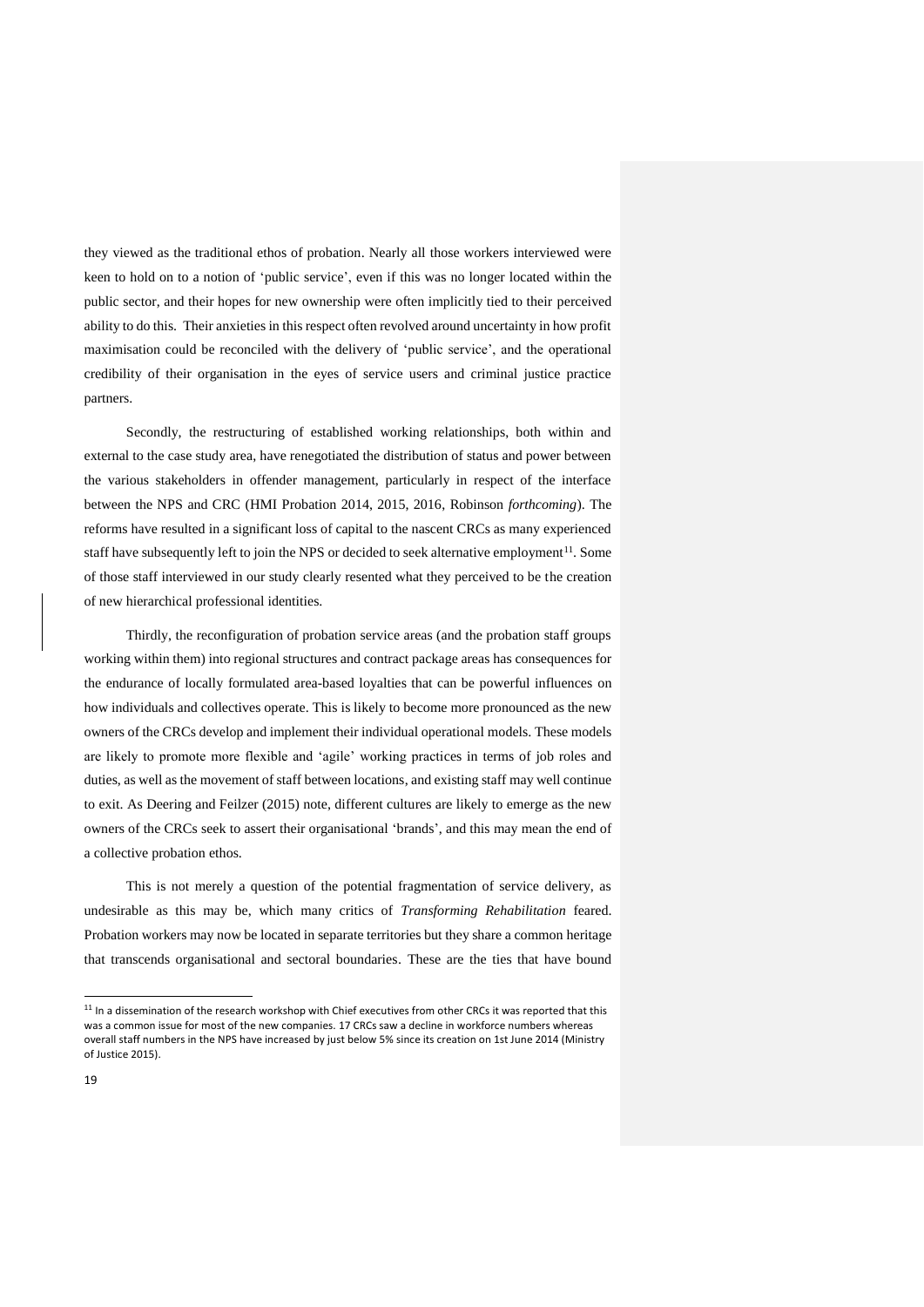probation workers to 'an honourable profession' (Mawby and Worrall 2013: 154). We have found the application of the concepts of migration and diasporic communities useful to identify the potential for groups within probation services to continue to share a collective (occupational) memory and to make sense of an uncertain and evolving policy and practice landscape around them. These tools have helped to demonstrate how uprooted individuals have felt by the pace and scope of the change *Transforming Rehabilitation* initiated, and they help capture how individuals articulate and mobilise their occupational values to shape their identity. These processes underline the observation that the importance of probation lies in the values that it *represents* as much as what it technically is. We are confident that those workers employed within the new organisational arrangements will continue to practice in a 'civilly courageous' manner (Worrall 2015: 509) and hope that the new owners will be sympathetic to this. Our concern is that although the organisational values adopted by the owners of the CRCs may well seek to embrace the best traditions of probation practice, ultimately altruistic public service may only be actively supported if aligned to other commercial imperatives.

# **References**

- Annison, J. (2007) 'A Gendered Review of Change within the Probation Service'. *The Howard Journal of Criminal justice.* Vol 46, No. 2: 145-161.
- Annison, J., Eadie, T & Knight, C (2008) People First: Probation Officer Perspectives on Probation Work. *The Probation Journal* Volume 55 (3) pp.259-27.
- Bourdieu, P. (1977) *Outline of a Theory of Practice.* Cambridge: Cambridge University Press.
- Bourdieu, P. and Waquant, L.J.D. (1992) *An invitation to Reflexive Sociology.* University of Chicago Press.
- Brubaker, R. (2005) 'The 'diaspora' diaspora' *Ethnic and Racial Studies* Volume 28 No. 1: 1-19
- Burke, L. and Collett, S. (2015) *Delivering Rehabilitation: The Politics, Governance and Control of Probation.* Routledge
- Campeau, H. (2015) 'Police culture' at work: making sense of police oversight. *British Journal of Criminology.* 55, 669-687. Advance Access publication 8 January 2015.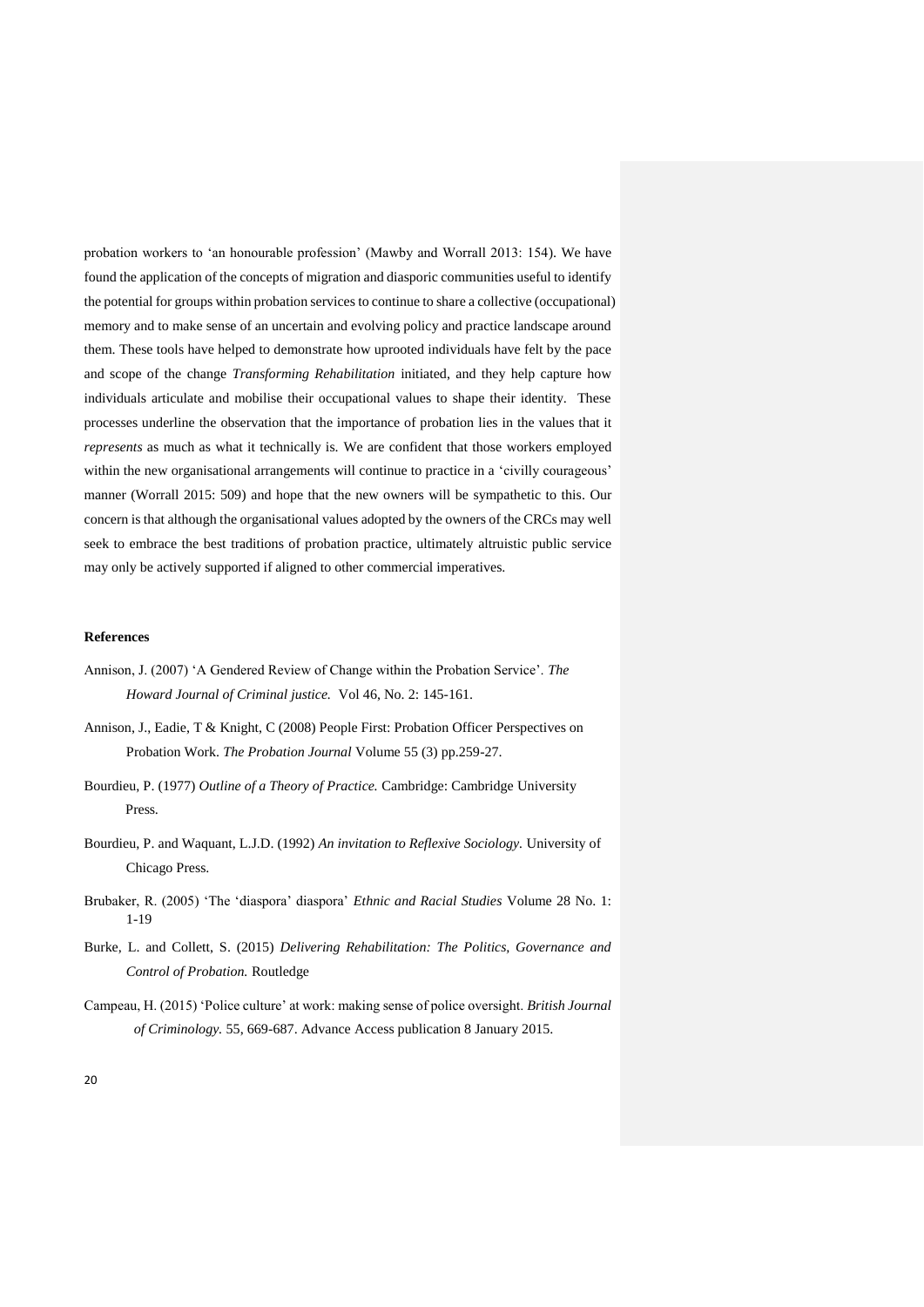Committee on Standards in Public Life (2013) 'The Seven Principles of Public Life', accessed at <http://www.official-documents.gov.uk/document/cm85/8519/8519.pdf> on 7 June December, -2016.

- Deering, J. and Feilzer, M. (2015) Privatising probation: is Transforming Rehabilitation the end of the probation ideal? Policy Press.
- Esman, M. (2009) *Diaspora in the Contemporary World.* Polity Press.
- Hirschman, A.O. (1970) *Exit, Voice and Loyalty: Responses to Decline in Firms, Organizations and States.* Cambridge, MA: Harvard University Press.
- HM Inspectorate of Probation (December 2014) *Transforming Rehabilitation –Early Implementation,* Manchester: HMIP.
- HM Inspectorate of Probation (November 2015) *Transforming Rehabilitation –Early Implementation 3,* Manchester: HMIP.
- HM Inspectorate of Probation (January 2016) *Transforming Rehabilitation – Early Implementation 4,* Manchester: HMIP.
- Kirton, G. and Guillaume, C. (2015) *Employment Relations and Working Conditions in Probation after Transforming Rehabilitation.* Centre for Research in Equality and Diversity: Queen Mary University of London.
- Mawby, R.C. and Worrall, A. (2013) *Doing Probation Work: Identity in a Criminal Justice Occupation.* Routledge.
- Ministry of Justice (2013a) *Transforming Rehabilitation: A revolution in the way we manage offenders.* London: Ministry of Justice.
- Ministry of Justice (2013b) *Transforming Rehabilitation: A strategy for reform.* London: Ministry of Justice.
- Napo (2015) *More CRCs join the Job Cuts stampede. [https://www.napo.org.uk/blogs/more](https://www.napo.org.uk/blogs/more-%09crcs-join-job-cuts-stampede)[crcs-join-job-cuts-stampede.](https://www.napo.org.uk/blogs/more-%09crcs-join-job-cuts-stampede)* (accessed 5 February 2016)
- NAO (2014) *Probation Landscape Review,* National Audit Office: London.

NOMS (2015) CRCs: Workforce Information Summary Report, Quarter 3 2014-15 [https://www.gov.uk/government/uploads/system/uploads/attachment\\_data/file/](https://www.gov.uk/government/uploads/system/uploads/attachment_data/file/%09406818/community-rehabilitation-company-workforce-information-summary-%09report-q3-2014-15.pdf) [406818/community-rehabilitation-company-workforce-information-summary](https://www.gov.uk/government/uploads/system/uploads/attachment_data/file/%09406818/community-rehabilitation-company-workforce-information-summary-%09report-q3-2014-15.pdf)[report-q3-2014-15.pdf](https://www.gov.uk/government/uploads/system/uploads/attachment_data/file/%09406818/community-rehabilitation-company-workforce-information-summary-%09report-q3-2014-15.pdf) (accessed 20/05/2015).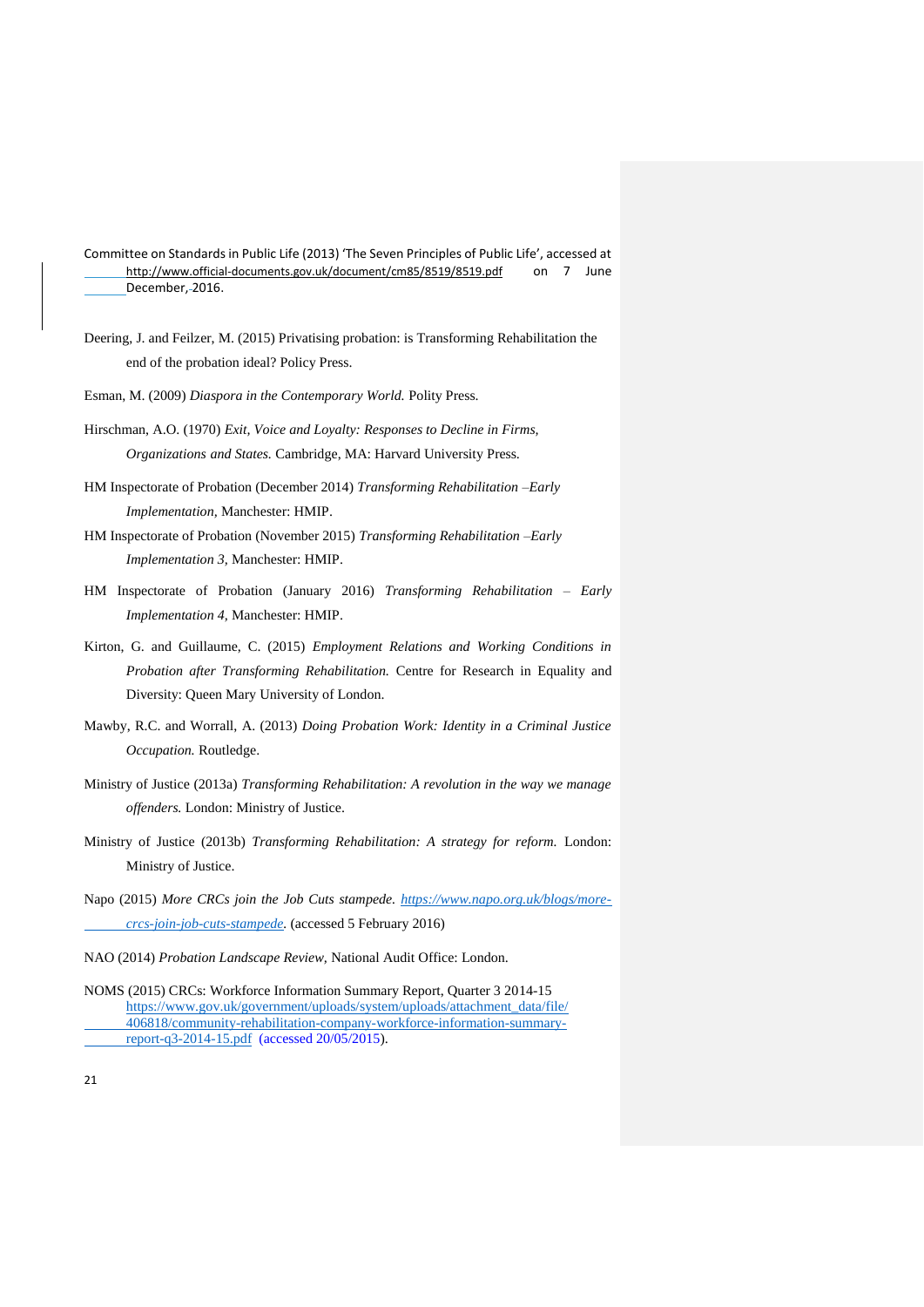Perry, J. and Wise, L. (1990) 'The Motivational Base of Public Service'. *Public Administration Review,* 50(3) 367-73.

- Robinson, G. (forthcoming) 'Patrolling the borders of risk: The new bifurcation of probation services in England & Wales', in Bosworth, M., Hoyle, C. & Zedner, L. (eds.) *Changing Contours of Criminal Justice: Research, Politics and Policy.* Oxford: Oxford University Press.
- Robinson, G., Priede, C., Farrall, S., Shapland, J. & McNeill, F. (2014) 'Understanding 'quality' in probation practice: Frontline perspectives in England & Wales', Criminology and Criminal Justice, 14(2), 123-142.
- Shammas, V.L. and Sandberg, S. (2015). Habitus, capital and conflict: Bringing Bourdieusian field theory to criminology. *Criminology and Criminal justice.* Advance access publication 7 September 2015.
- Stackman, R.P., Connor, P., and Becker, B. (2006) 'Sectoral Ethos: An Investigation of the Personal Values Systems of Female and Male Managers in the Public and Private Sectors, *Journal of Public Administration Research and Theory.* 16(4), 577-97.
- Waring, J. (2014) Healthcare staff struggle to adjust to privatisation of NHS jobs. *The Guardian.* Tuesday 3 June 2014.
- Waring, J. (2015) Mapping the public sector diaspora: Towards a model of inter-sectoral cultural hybridity using evidence from the English healthcare reforms. *Public Administration.* 93(2) 345-362.
- Waring, J. and Bishop, S. (2011) 'Healthcare Identities at the Crossroads of Service Modernisation: The Transfer of NHS Clinicians to the Independent Sector?' *Sociology of Health and Illness,* 33: 661-76.